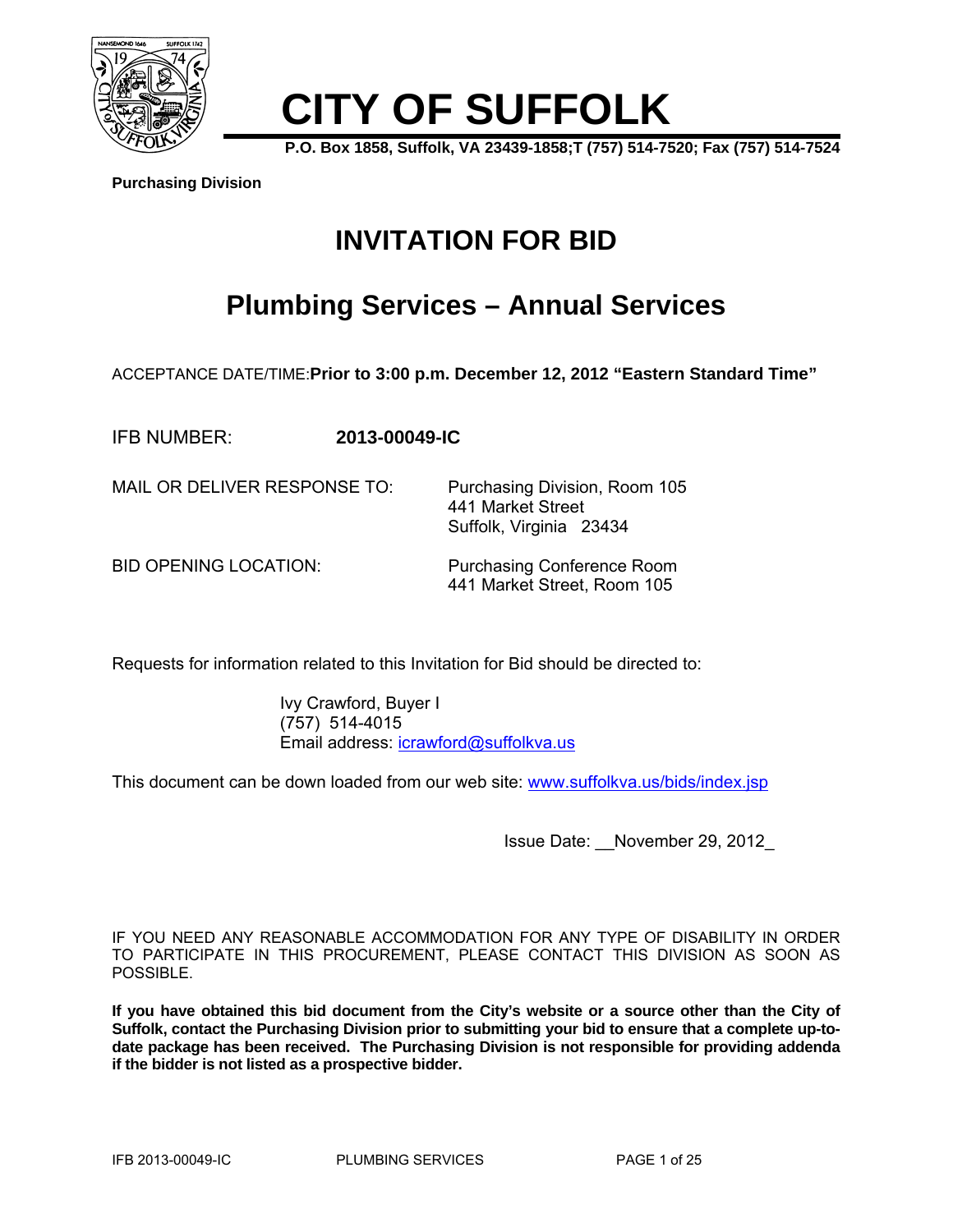# **INVITATION FOR BID**

# **Plumbing Services – Annual Contract**

# **SECTION/TITLE**

BID PRICING FORM AND OTHER FORMS TO BE EXECUTED BY THE BIDDER

Prepared By: <u>Ivy Crawford, VCA</u> Date: November 29, 2012 **Buyer I**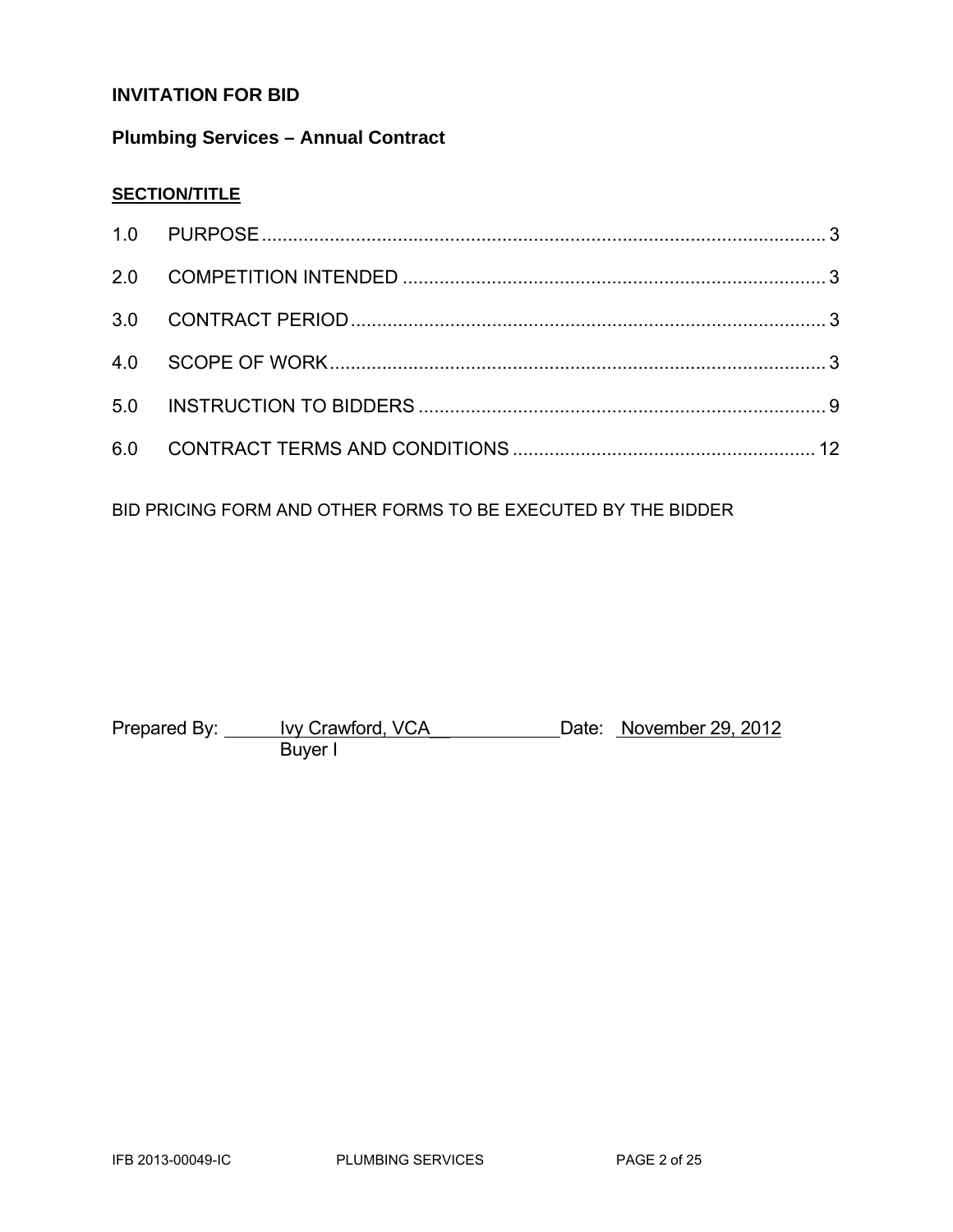# **1.0 PURPOSE**

The intent of this Invitation for Bid is to hire one contractor to provide annual plumbing services to the City of Suffolk for the installation, removal, and/or repair of plumbing fixtures for city-owned and/or operated facilities on an as needed basis. The City anticipates awarding a one-year contract with up to two (2) additional one-year renewal options.

# **2.0 COMPETITION INTENDED**

It is the City's intent that this Invitation for Bid (IFB) permits competition. It shall be the bidder's responsibility to advise the Purchasing Agent in writing if any language, requirement, specification, etc., or any combination thereof, inadvertently restricts or limits the requirements stated in this IFB to a single source. Such notification must be received by the Purchasing Agent not later than five (5) days prior to the date set for bids to close.

# **3.0 CONTRACT PERIOD**

The contract shall cover the period from date of award through December 31, 2013.

Contract shall continue in force thereafter from year to year, not to exceed an additional two (2) one-year period, unless terminated by either party at the end of the first year or at the end of any subsequent year, by giving the remaining party thirty (30) days prior written notice. *Contract may be extended through December 31, 2015.*

Initial rates and subsequent renewal rates must be guaranteed for a minimum of twelve (12) months. Any increase in rates shall be limited to the lesser of the Consumer Price Index for all Urban Consumers (CPI-U) – Other Goods and Services (unadjusted for the current 12 month period) or 3%. The City does not guarantee any rate increase.

# **4.0 SCOPE OF WORK**

- 4.1 Minimum Qualifications
	- a. The Contractor shall employ at least one (1) full time licensed plumber and one (1) full time plumber with at least five (5) years experience in the trade. Bidders shall provide license numbers of all licensed personnel available for this contract in the space provided on the BID FORM.
	- b. The Contractor shall own and have in good repair all equipment necessary to perform the described services, in particular, equipment to clear plumbing stoppages of all types (minimum size: 4" x 200' pipe, including residential/commercial/institutional);and possess excavating equipment for digging and lifting heavy pumps. Bidders shall provide a list of equipment available for City projects in the space provided on the BID FORM.
	- c. The Contractor shall have the experience and knowledge of plumbing repairs and installations for government entities. Bidders shall provide a list of at least three (3) current references for whom comparable work has been performed in the space provided on the BID FORM.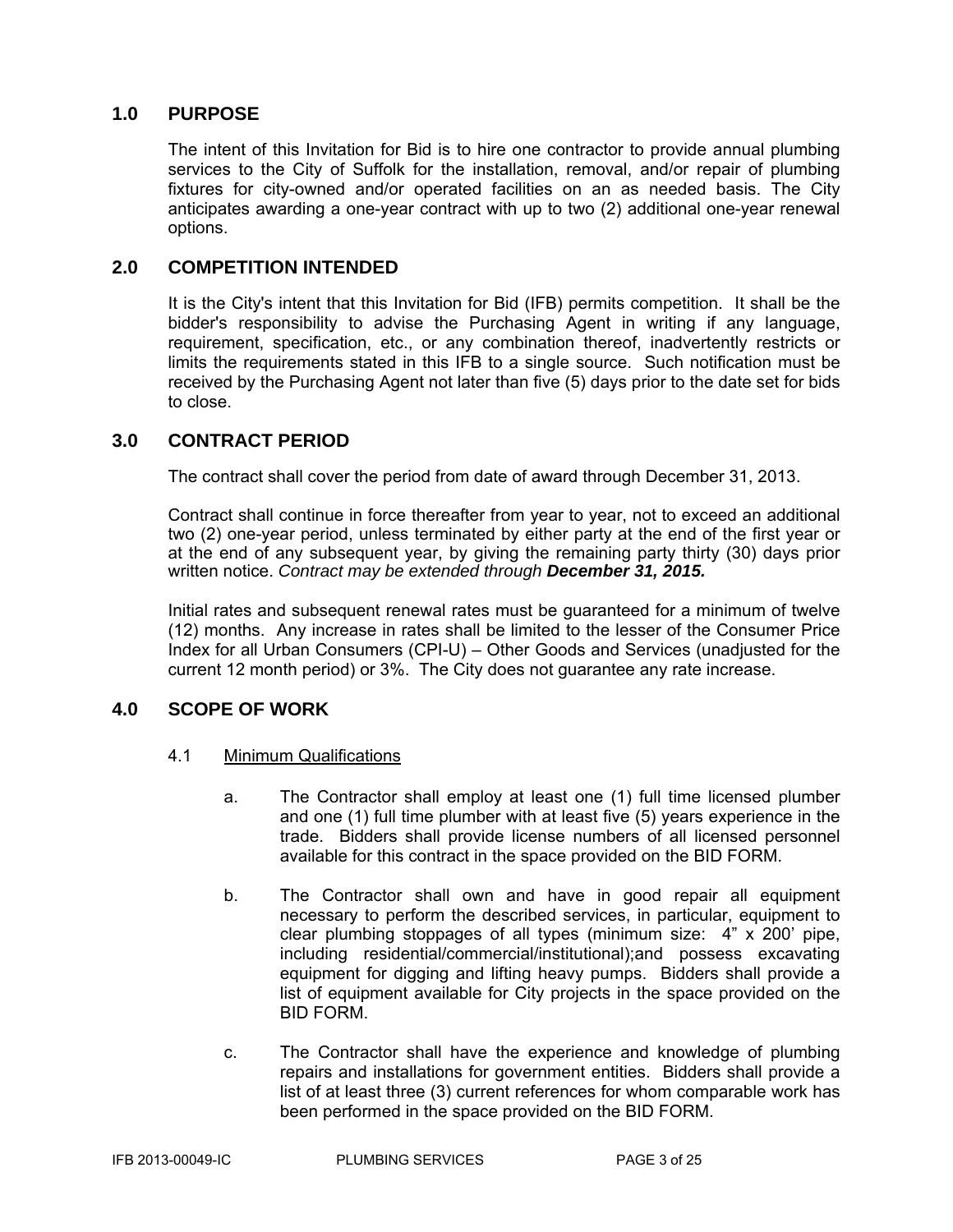# 4.2 General Specifications

- a. Projects shall include, but are not limited to, routine maintenance, drain clearing, renovations, repairs and commercial/industrial plumbing systems, to be performed by the Contractor on a time and material basis.
- b. All work shall be performed according to the standards of the plumbing industry and to the complete satisfaction of the City. All work shall conform to City of Suffolk Building Codes and be inspected by City officials as required by the applicable Virginia Uniform State Wide Building Code. The City will not be responsible for Contractor's time spent correcting defective work. The job site shall be left clean and clear of all debris.
- c. The Contractor shall arrive at the job site with appropriate manpower, materials and equipment to service calls within four (4) hours notice and within one (1) hour for emergency calls unless an alternate schedule is agreed upon by the department requesting service.
- d. The Contractor shall furnish and maintain a toll free telephone point of contact 24 hours per day, seven (7) days per week, including holidays. Workers shall be required to log in and out at each job site.
- e. If the Contractor is unable to perform the work in the time required, the City reserves the right to obtain services from another qualified contractor.
- f. *It is the Contractor's responsibility to inform the City if a job requires more personnel than one (1) licensed plumber and one (1) full time plumber. Approval for the use of additional workers must be obtained from the using department.*
- g. It shall be the Contractor's responsibility to have qualified personnel to inspect the proposed job site to ensure reasonable accuracy in the estimate. It is understood that Contractor's investigation may not include certain structural conditions, but it shall be his responsibility to qualify his estimate with appropriate assumptions.
- h. It is understood and agreed that the City will not guarantee any minimum amount of work. Any contract resulting from this solicitation shall obligate the City to utilize the successful bidder for the services described. Should the Contractor fail to respond within the designated time, the City reserves the right to secure services from other sources; the Contractor shall be liable for any additional expense.
- i. The City reserves the right to seek additional competition for additional or major renovations that are expected to exceed \$5,000.00. Should the Contractor anticipate any non-emergency job to exceed \$5,000.00, he shall provide a written job description and estimate to the appropriate department for approval prior to proceeding.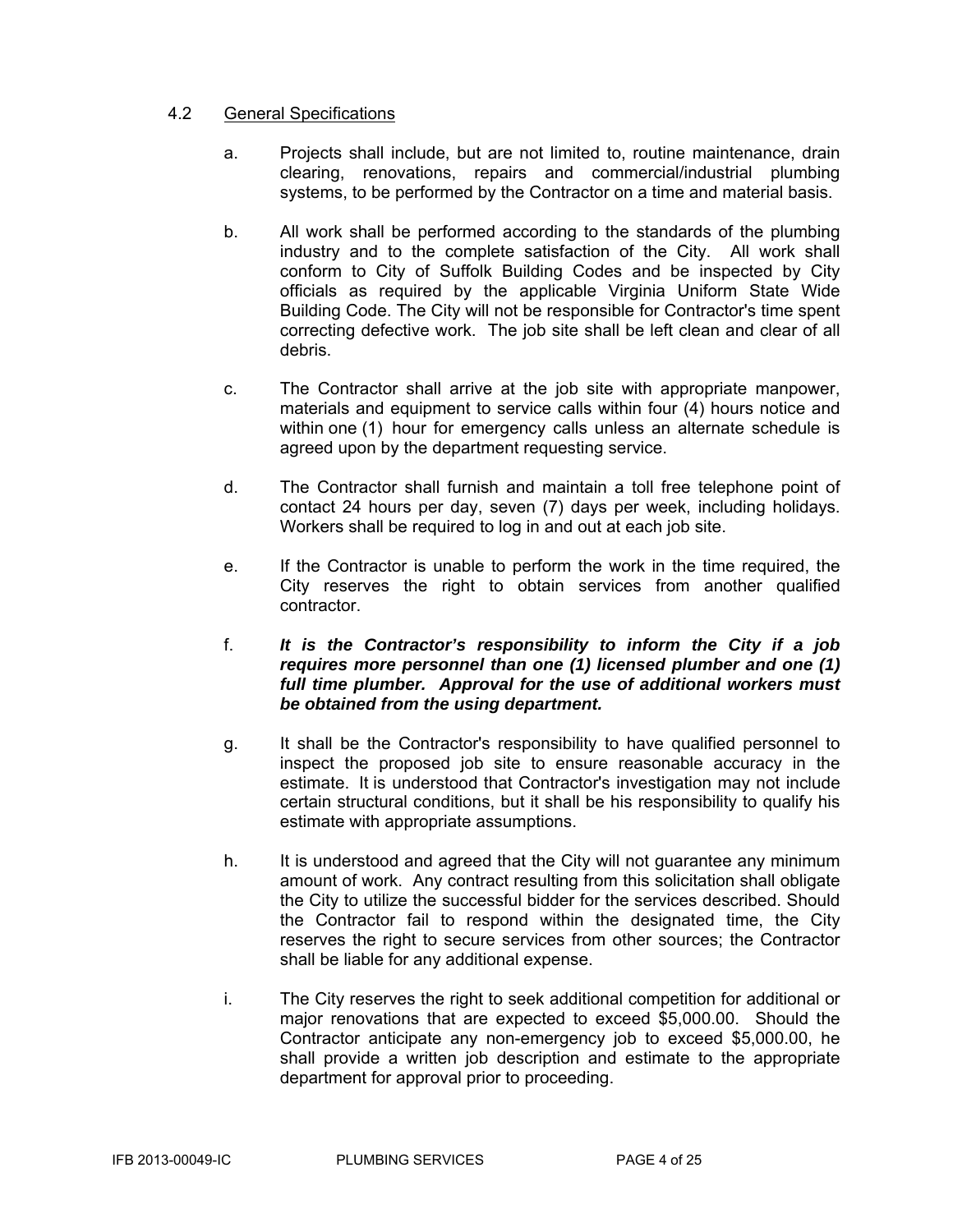- j. The Contractor shall submit an invoice with a signed copy of all work orders; invoice submitted *shall be itemized per established hourly rates and listing of parts*. Parts shall be billed at Contractor's cost. The City reserves the right to require proof of Contractor's cost. Payment will be made in accordance with normal payment schedules. All invoices must be submitted within thirty (30) days following completion of job.
- k. Prior to submitting a bid, it shall be the Bidder's responsibility to thoroughly examine the bid documents and familiarize himself with local conditions that may in any way affect cost, progress, or performance of work.
- l. **For inspection of job sites, call Mike Kelly of the Department of Parks and Recreation at (757) 514-7258 or Billy Cooper of the Department of Capital Programs and Buildings at (757) 617-7869.**

| <b>Site</b>                                                          | <b>Address</b>              |
|----------------------------------------------------------------------|-----------------------------|
| City of Suffolk Building - Bill to: P.O. Box 1858 Suffolk, Va. 23439 |                             |
| Godwin Courts Building-Godwin Courts Building                        | 150 North Main St.          |
| Health and Human Services Department-Health & Human                  |                             |
| <b>Services</b>                                                      | 135 Hall Avenue             |
| Human Resources Building-Human Resources Building                    | 440 Market Street           |
| Municipal Office Building-Municipal Office Storage                   | 441 Market Street           |
| Main Library-Main Library                                            | 443 W. Washington Street    |
|                                                                      | 2000 Bennett's Creek Park   |
| North Suffolk Library-North Suffolk Library                          | Road                        |
| Chuckatuck Station Library-Chuckatuck Station Library                | 5881 Godwin Blvd.           |
| Assessor's Office-Assessor's Office                                  | 108 Commerce St.            |
| Riddick's Folly Historical Building-Riddick's Folly Historical       |                             |
| <b>Building</b>                                                      | 510 N. Main Street          |
| Airport-Airport - Terminal Building                                  | 1200 Gene Bolton Drive      |
| Fire Station #1                                                      | 400 Market Street           |
| Fire Station #1-Maintenance Shop                                     | 400 Market Street           |
| Fire Station #3                                                      | 1001 White Marsh Road       |
| Fire Station #4                                                      | 999 Lake Kilby Road         |
| Fire Station #5                                                      | 3901 Bridge Road            |
| Fire Station #6 (New) Public Safety Center                           | 300 Kings Fork Road         |
| Fire Station #7                                                      | 6666 O'Kelly Drive          |
| Fire Station #8                                                      | 6235 Whaleyville Blvd.      |
| Fire Station #10                                                     | 4869 Bennett's Pasture Road |
| Animal Control Bldg.-Animal Control Bldg.                            | 124 Forest Glen Drive       |
| <b>Water Treatment-Administration Building</b>                       | 100 Bob House Parkway       |
| EDR Facility - Phase I & 2                                           | 100 Bob House Parkway       |
| <b>Workforce Development</b>                                         | 157 Main Street             |
| Police Precinct #1                                                   | 230 E Washington Street     |

m. Job sites may include, but are not limited to, the following facilities: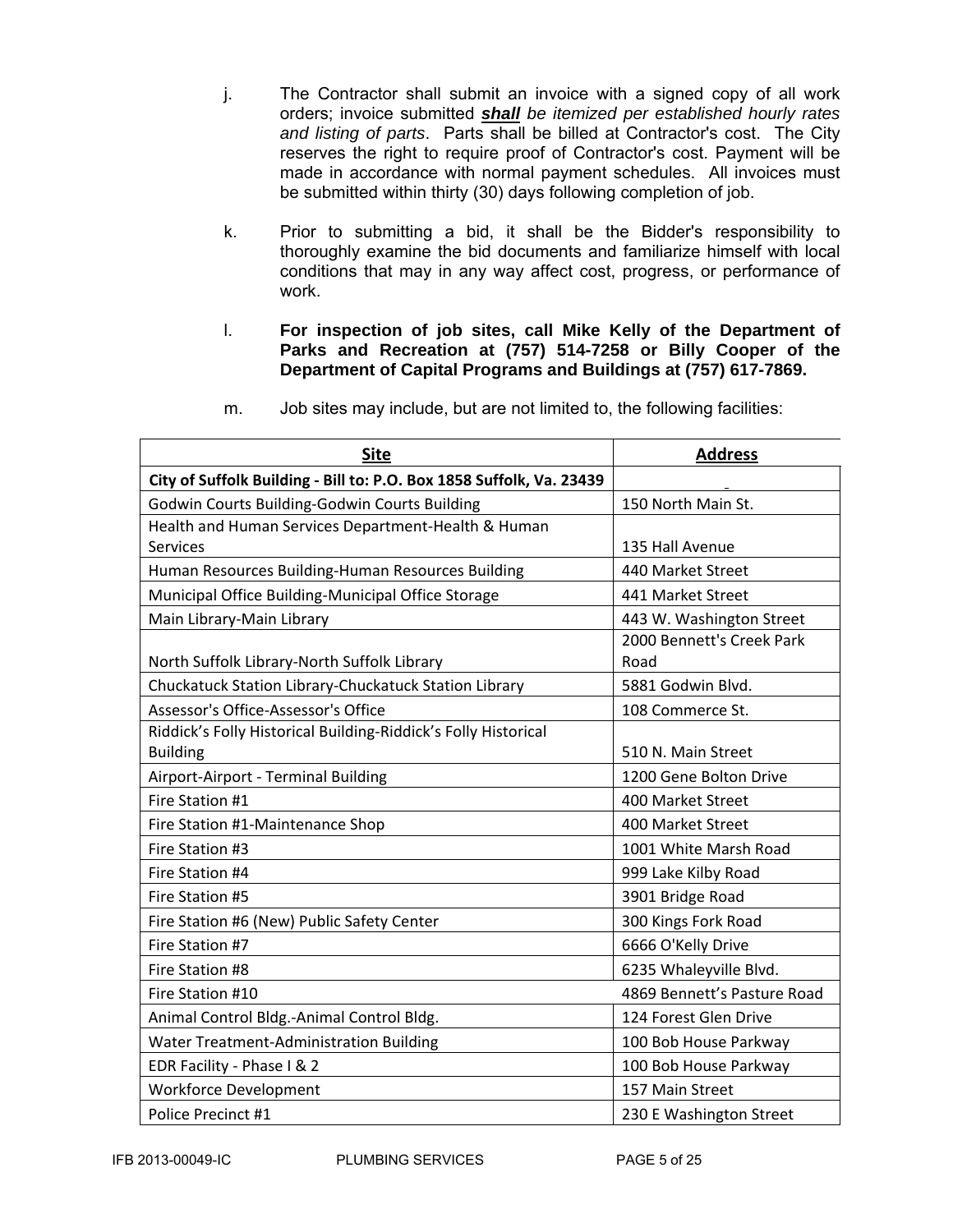| Police Precinct #2                                                             | 3903 Bridge Road       |
|--------------------------------------------------------------------------------|------------------------|
| Police Adm. Building                                                           | 111 Henley Place       |
| <b>Fleet Management</b>                                                        | 120 Forest Glen Drive  |
| Tourism (Historic Courthouse)                                                  | 524 North Main Street  |
|                                                                                |                        |
| OPERATIONS/TRAFFIC ENGINEERING - Bill to: 866 Carolina Road Suffolk, Va. 23439 |                        |
| Public Works - Trailer A - Assistant Director's Office                         | 866 Carolina Road      |
| Public Works - Trailer B - Roadway Adm. Office                                 | 866 Carolina Road      |
| Public Works - Trailer C - Traffic Eng. Adm. Office                            | 866 Carolina Road      |
| Public Works - Trailer E - Sign Shop                                           | 866 Carolina Road      |
| Public Works - Trailer F - Signal Shop                                         | 866 Carolina Road      |
| Public Works-Trailer G - Zone D Office                                         | 866 Carolina Road      |
| Public Works-Trailer H - Mosquito Control                                      | 866 Carolina Road      |
| Public Works- Trailer J - Training Facility                                    | 866 Carolina Road      |
| Public Works- Trailer K - Signal Storage                                       | 866 Carolina Road      |
| Public Works-Trailer L - File Room                                             | 866 Carolina Road      |
| Public Works-Trailer M - HRT                                                   | 866 Carolina Road      |
| Public Works- Trailer N - Paint Metal Building                                 | 866 Carolina Road      |
| Public Works- Trailer O - Salt Building                                        | 866 Carolina Road      |
| Public Works-Trailer P - Paint Building - Frabic Tensioned                     |                        |
| <b>Building</b>                                                                | 866 Carolina Road      |
| Public Works- Trailer Q - Permits/Litter Control                               | 866 Carolina Road      |
| Public Works- Trailer R - Capital Construction                                 | 866 Carolina Road      |
| Public Works-Trailer S - Signal Storage 2                                      | 866 Carolina Road      |
| Public Works- Trailer T - Trommel Screen                                       | 866 Carolina Road      |
|                                                                                |                        |
| <b>Whaleyville Headquarters Zone A -</b>                                       | 5881 Whaleyville Blvd. |
| Public Works - Building A - Zone A Office                                      | 5881 Whaleyville Blvd. |
| Public Works - Building B - Shop                                               | 5881 Whaleyville Blvd. |
| Public Works - Building C - Salt Building                                      | 5881 Whaleyville Blvd. |
| Public Works - Building D - Warehouse Office                                   | 5881 Whaleyville Blvd. |
| Public Works - Building E - Warehouse                                          | 5881 Whaleyville Blvd. |
| Public Works - Building F - Gas Pumps and Support Structure                    | 5881 Whaleyville Blvd. |
|                                                                                |                        |
| <b>Holland Headquarters Zone B -</b>                                           |                        |
| Public Works - Building A - Zone B office                                      | 6750 Brentwood Road    |
| Public Works - Building B - Salt Building                                      | 6750 Brentwood Road    |
| Public Works - Building C - Material Building                                  | 6750 Brentwood Road    |
|                                                                                |                        |
| <b>Chuckatuck Headquarters Zone C -</b>                                        |                        |
| Public Works - Building A - Zone C Office                                      | 401 Kings Highway      |
|                                                                                |                        |
| Sanitation/General Services/Building and Grounds                               |                        |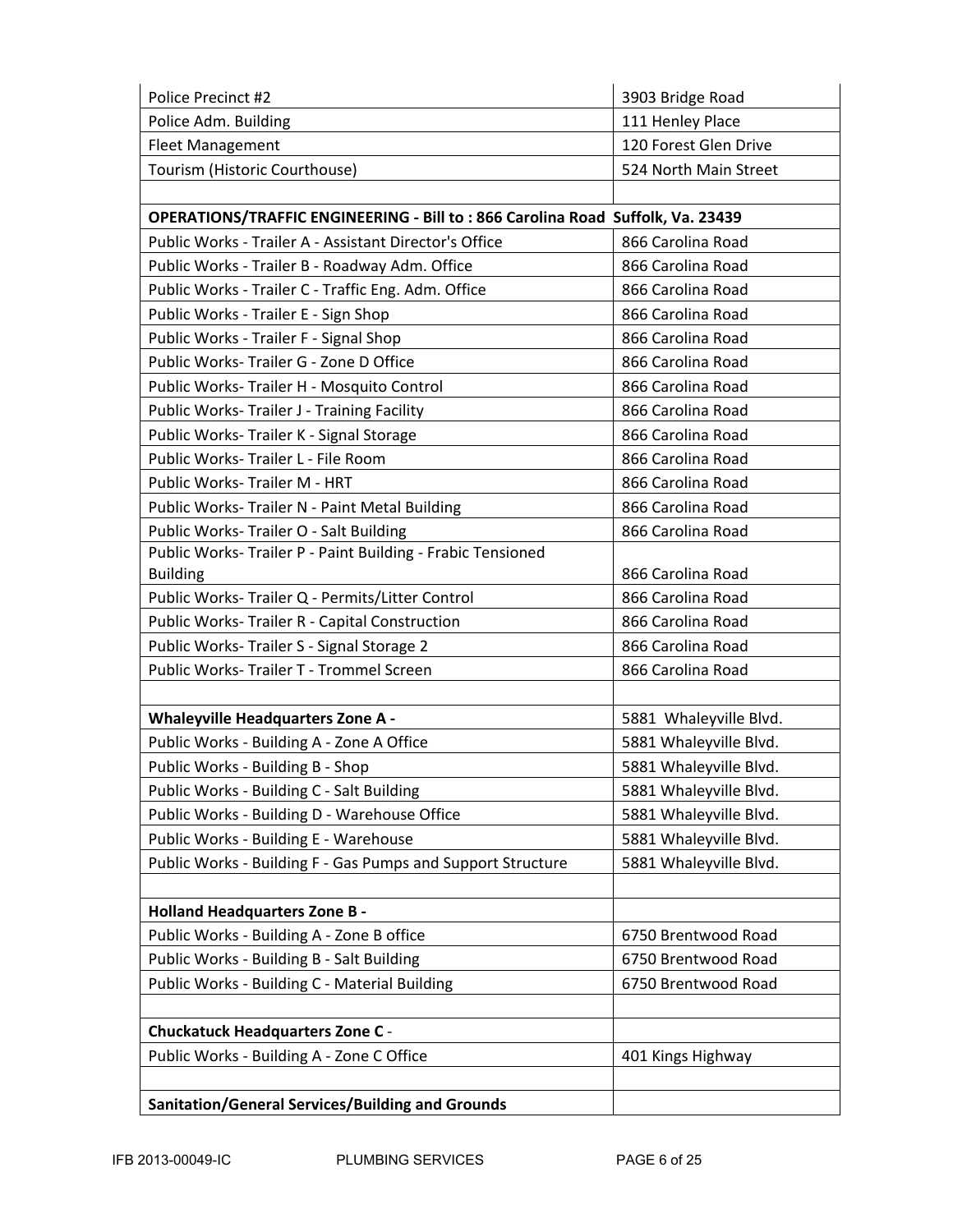| Public Works - Building A - Traffic Eng. Paint                 | 275-277 Pine Street        |
|----------------------------------------------------------------|----------------------------|
| Public Works - Building B - Building Storage                   | 275-277 Pine Street        |
| Public Works - Building C - Building & Grounds Equipment       |                            |
| Storage                                                        | 275-277 Pine Street        |
| Public Works - Building D - Equipment Shed                     | 275-277 Pine Street        |
| Public Works - Building E - General Services Superintendent    |                            |
| Office                                                         | 275-277 Pine Street        |
| Public Works - Building F - Sanitation & General               |                            |
| Services/Cemetery                                              | 275-277 Pine Street        |
| Public Works - Building G - Building & Grounds Office/Shop     | 275-277 Pine Street        |
| Public Works - Building H - Equipment Shed                     | 275-277 Pine Street        |
| Public Works - Building I - Storage Shed                       | 275-277 Pine Street        |
| Public Works - Building J - Storage Shed                       | 275-277 Pine Street        |
|                                                                |                            |
| PUBLIC UTILITIES - Bill to: 1252 Holland Road, Suffolk, Va.    |                            |
| <b>Public Utilities- Water Treatment Plant</b>                 | G. Robert House Parkway    |
| Public Utilities- Crumps Mill Pond                             | 6203 Godwin Blvd.          |
| Public Utilities- Reids Ferry Well                             | 4253 Godwin Blvd.          |
| <b>Public Utilities-Maintenance</b>                            | 348 Benton Road            |
| Public Utilities-Buildings- Eng. Division                      | 1252 Holland Rd            |
| Public Utilities-Buildings- Customer Service                   | 1258 Holland Rd            |
| Public Utilities- Line Maintenance Shop                        | 110 Dill Road              |
|                                                                |                            |
| PARKS AND RECREATION - Bill to: 134 E. 6th Street, Suffolk, VA |                            |
|                                                                |                            |
| <b>Bennett's Creek Park</b>                                    | Bennett's Creek Park Road  |
| Booker T Washington Rec Center                                 | <b>E Washington Street</b> |
| Creekside Rec Center                                           | Bennett's Creek Park Road  |
| <b>Cypress Park and Pool</b>                                   |                            |
| <b>Driver Sportsplex Site</b>                                  | Sleepy Hole Road           |
| <b>East Suffolk Recreation Center</b>                          | 138 E 6th Street           |
| Holland Ball Park and Triangle                                 | 3720 Ruritan Blvd          |
| JFK Athletic Facility                                          | 2325 E Washington St       |
| King's Fork Athletic Complex                                   | 350 Kings Fork Road        |
| Lake Kennedy Park                                              | <b>Blythwood Lane</b>      |
| Lake Meade Park                                                | Holly Lawn Pkwy            |
| Landscape Services                                             |                            |
| Lone Star Lakes Park - Entrance Ways                           | <b>Bob House Parkway</b>   |
| Lone Star Lodge                                                | 1001 Pembrooke Lane        |
| Magnolia Park                                                  | 4600 Magnolia Dr           |
| Maintenance Shop                                               |                            |
| Monogram Ball Field                                            | Sleepy Hole Road           |
| Northern Shores Rec Center                                     | <b>Bridge Road</b>         |
| <b>Oakland Rec Center</b>                                      | Godwin Blvd                |
| Parks and Recreation Administration Annex Building             | 134 E 6th Street           |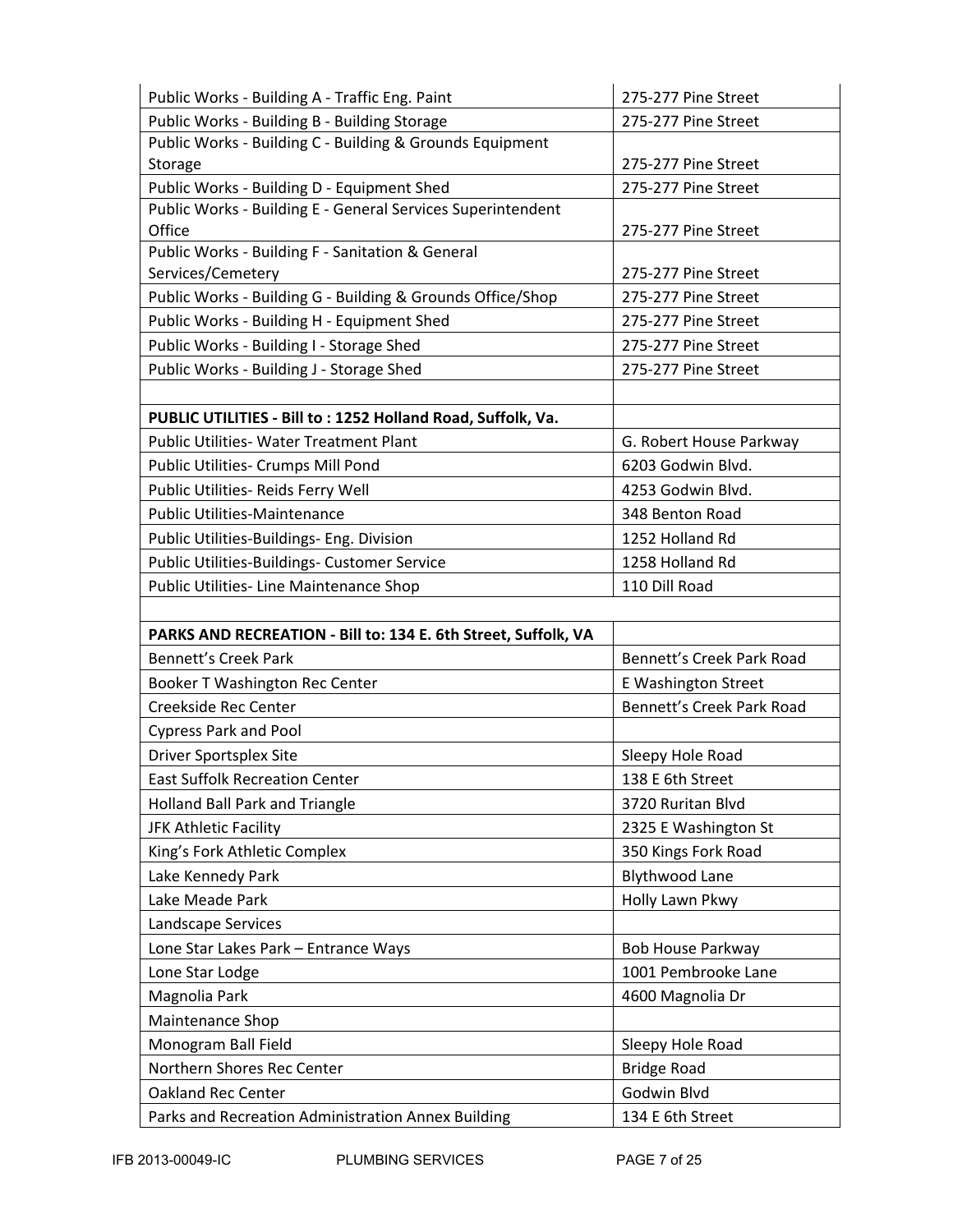| Peanut Park                                |                          |
|--------------------------------------------|--------------------------|
| Planters Club/Entrance                     | 4600 Planters Club Road  |
| Planters Club-Tenant House                 | 4600 Planters Club Drive |
| Pughsville Park                            | <b>Townpoint Road</b>    |
| Sleepy Hole Park                           | Sleepy Hole Road         |
| Suffolk Museum-Suffolk Museum              | 118 Bosley Avenue        |
| <b>VA National Guard Armory</b>            | 2761 Godwin Blvd         |
| <b>Whaleyville Rec Center</b>              | 6213 Whaleyville Blvd    |
| Whaleyville Recreation Center & Ball Field | Whaleyville Blvd         |
| Whaleyville Village Town Square            |                          |

### 4.3 Estimates

The Contractor shall provide written "not to exceed" estimates on all projects except on emergencies. This estimate shall include the estimated number of hours, hourly rate, number and types of employees required, estimated material cost(s) and project completion in number of hours or days. The Contractor shall respond to requests for estimates for non-emergency work within two (2) days and provide written estimates within (5) days. It shall be the Contractor's responsibility to ensure they have all information to prepare accurate estimates. Payment for estimate will be on a fee basis of one man hour at the Plumber's rate.

Actual work shall not exceed the Contractor's estimate without prior written authorization by the City.

#### 4.4 Employees

If any person employed on the job by the Contractor shall appear to the City's Project Manager to be incompetent or to act in a disorderly or improper manner, such person shall be removed immediately on request of the City, and shall not again be re-employed on the same project except on written consent by the City.

All employees of the Contractor shall be in a company uniform that clearly identifies the name of the company and the name of the employee. The uniforms shall be clean and neat in appearance.

#### 4.5 Evaluation

Award will be made to the lowest responsive and responsible bidder based on fee per hour as applied to the **EVALUATION CRITERIA** listed in the **BID FORM**. Evaluation Criteria is based on actual jobs performed during the past six-months. Due consideration shall be given to price as well as previous experience and the ability of the bidder to render the required services.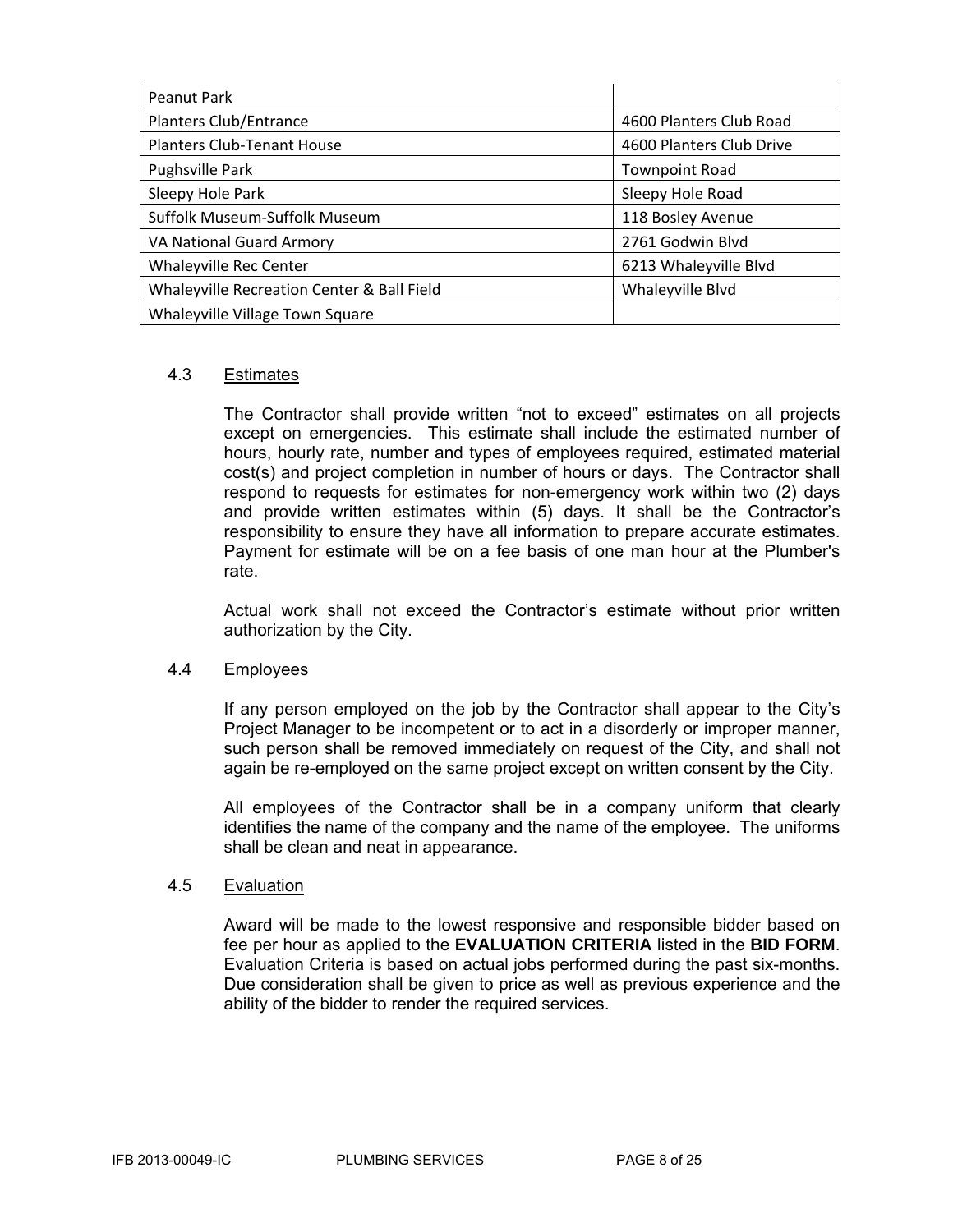# **5.0 INSTRUCTION TO BIDDERS**

### 5.1 Submission of Bids

Pricing must be submitted on the Invitation for Bid pricing form only; failure to submit a bid on the official City form provided for that purpose shall be a cause for rejection of the bid. Include other information as requested or required. All bids shall be submitted in a sealed envelope and properly identified with the IFB number, IFB name and time and date of opening. The Bid may not be changed by markings on the envelope. Only the amounts indicated on the Bid Form will be considered in determining the final Bid Amount. Bids must be received by the Finance Department/Purchasing Division no later than the time specified on the opening date. *Bids may be mailed to City of Suffolk, Purchasing Division, P.O. Box 1858, Suffolk, VA 23439-1858 or hand delivered to 441 Market Street, Room 108, Suffolk, Virginia 23434*. Faxed and e-mailed bids shall not be accepted. It is the bidder's responsibility to ensure the bid is received prior to the bid acceptance time.

### 5.2 City Contacts

Questions related to bid submittals should be directed to:

 Ivy Crawford VCA (757) 514-4015 icrawford@city.suffolk.va.us

Ivy Crawford, Buyer I, is the designated authorized spokesperson for the City of Suffolk with respect to this IFB. All questions should be directed to the Buyer's attention. The respondents to this IFB shall not contact, either directly or indirectly, any other employee or agent of the City regarding this IFB. This prohibition shall also extend to the Suffolk City Council and locally elected officials. Any such unauthorized contact may disqualify the bidder from this procurement.

#### 5.3 Firm Pricing

Bid price must be firm for City acceptance for ninety (90) days from bid opening date.

#### 5.4 Pricing to be F.O.B. Destination – Freight Included

Pricing shall be F.O.B. destination-freight included for all competitive bids. F.O.B. Destination-Freight Included shall include all shipping costs to the City location(s) at the unit cost. No additional shipping charges shall be allowed.

#### 5.5 Unit Price

Bid unit price on quantity specified – extend and show total. In case of errors in extension, unit prices shall govern. Bids subject to unlimited price increases will not be considered.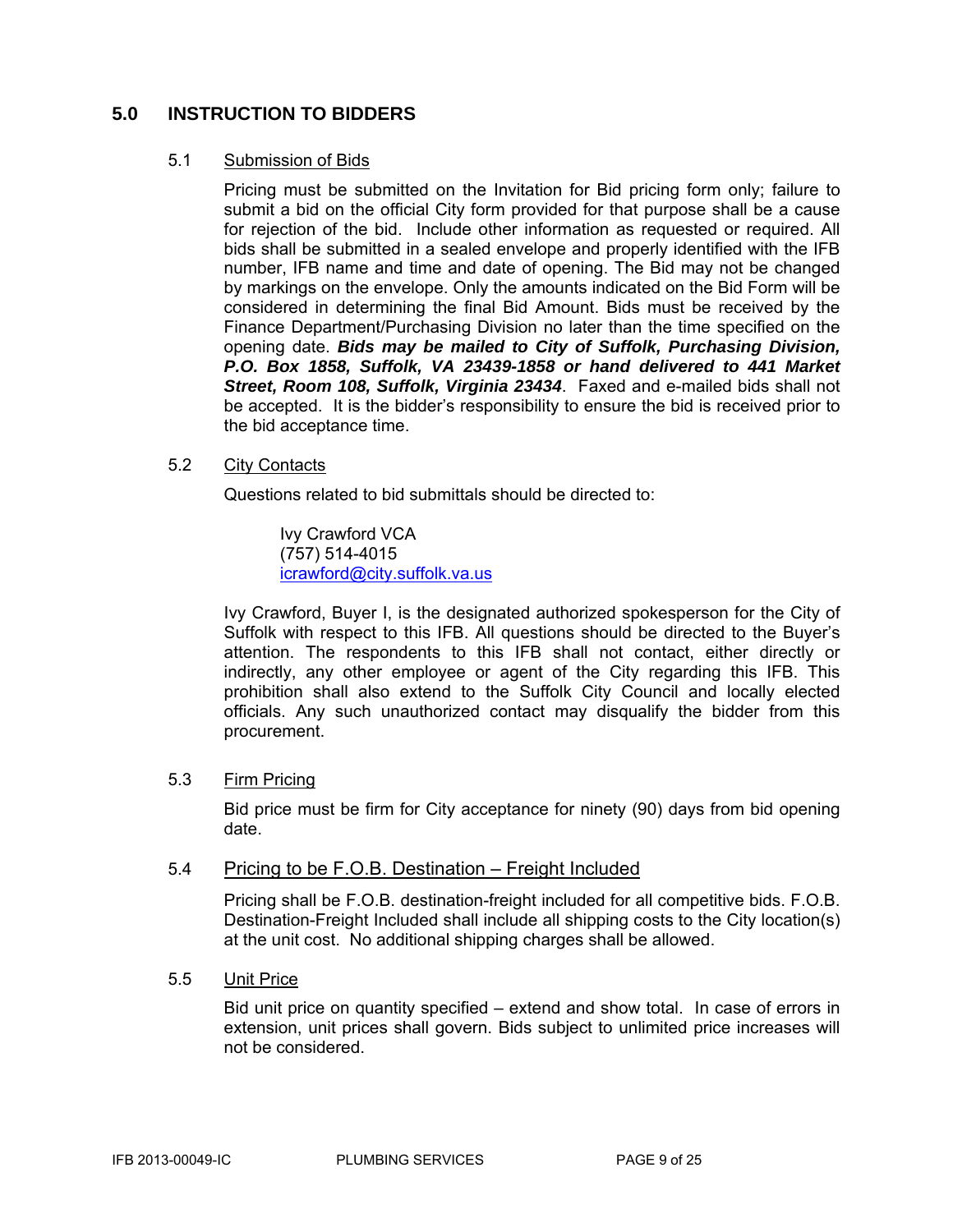## 5.6 Contract Quantities

The quantities specified in the Invitation for Bid are estimates only, and are given for the information of bidders and for the purpose of bid evaluation. They do not indicate the actual quantity, which will be ordered, since such volume will depend upon requirements, which develop during the contract period.

Quantities shown shall not be construed to represent any amount which the City shall be obligated to purchase under the contract, or relieve the contractor of his obligation to fill all orders placed by the City.

## **NO BID WILL BE CONSIDERED WHICH STIPULATES THAT THE CITY OF SUFFOLK SHALL GUARANTEE A SPECIFIC AMOUNT OF WORK.**

#### 5.7 Authority to Bind Firm in Contract

Bids must include full legal firm name and address of bidder. Failure to manually sign bid may disqualify it. Person signing bid should show Title or Authority to bind the firm in a Contract.

#### 5.8 Withdrawal of Bids

Bids may be withdrawn any time prior to the bid opening. Withdrawal of bids may be accomplished by submitting such request in writing on the issuing company's letterhead either in person or by certified mail. No bids may be withdrawn after the established bid opening date or time, unless the purchaser has extended the opening date.

In case of error discovered after the bid opening, a written request to withdraw bids may be submitted to the buyer no later than two days after the opening date. Contact the buyer for specific instructions.

#### 5.9 Rejection of Bid

The City reserves the right to waive any technical errors in bids received and/or to reject any and all bids. Without limiting the generality of the foregoing, any bid which is incomplete, obscure, or irregular may be rejected; any bid failing to comply with all terms and conditions or failing to conform to the specifications may be rejected; any bid having interlineations, erasures, or corrections not appropriately initialed by the bidder may be rejected; and any bid accompanied by an insufficient or irregular bid security may be rejected.

#### 5.10 Late Bid

Bids received after the closing time and date shown on the cover will not be considered. It is the responsibility of the bidder to ensure the bid is received prior to the bid acceptance time.

#### 5.11 Rights of the City

The City reserves the right to accept or reject all or part of any bid, waive any informality and award the contract to the lowest responsive and responsible bidder to best serve the interest of the City.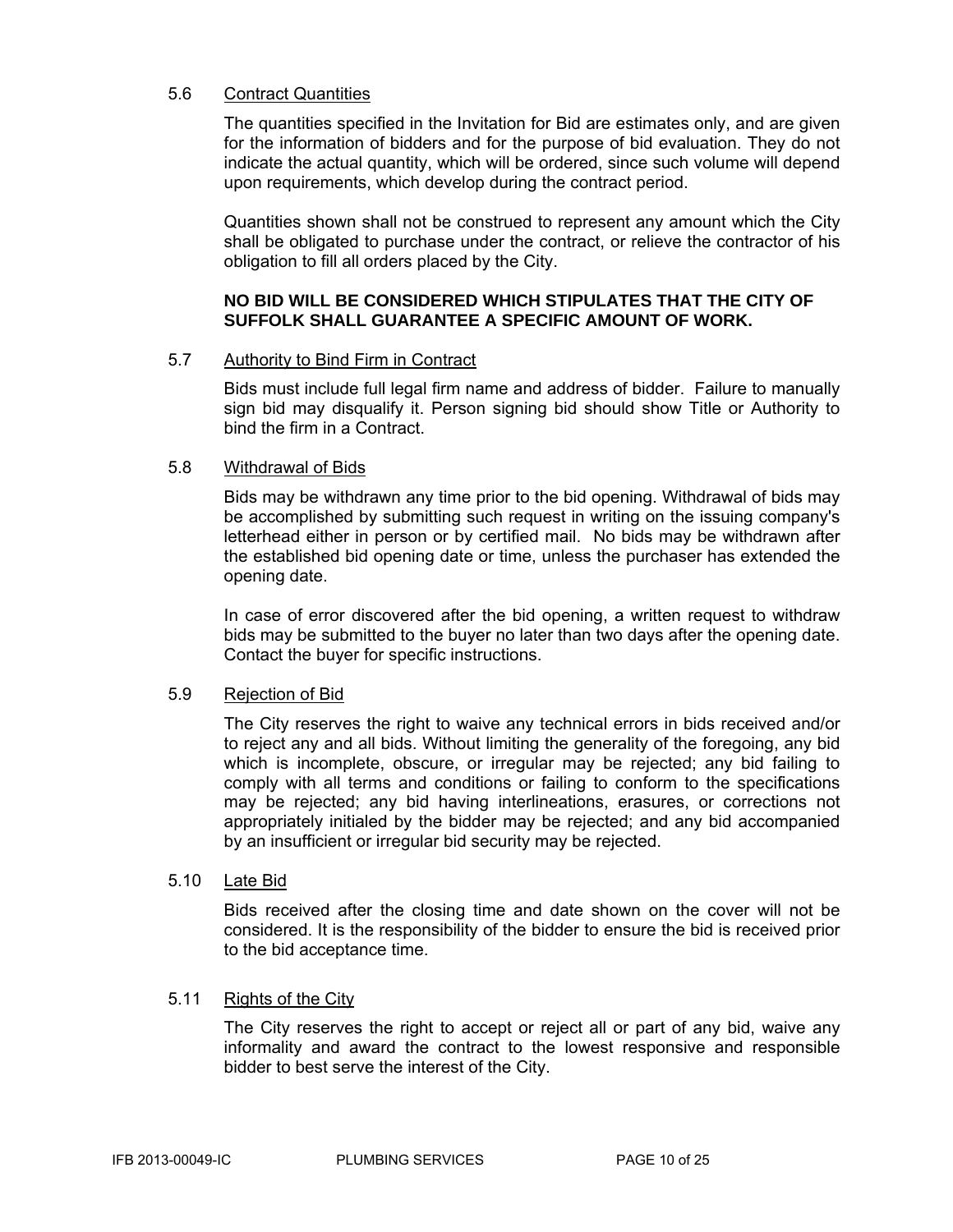### 5.12 Use of Contract by Other Public Bodies

Bidders are advised that the resultant contract may be extended, with the authorization of the Bidder, to other public bodies, or public agencies or institutions of the United States to permit their use of the contract at the same prices and/or discounts and terms and conditions of the resulting contract. If any other public body decides to use the final contract, the Contractor shall deal directly with the public body concerning the placement of orders, issuance of the purchase orders, contractual disputes, invoicing and payment. The City of Suffolk acts only as the "Contracting Agent" for these public bodies. Failure to extend a contract to a public body will have no effect on consideration of your bid.

It is the Contractor's responsibility to notify the public body(s) of the availability of the contract(s).

Other public bodies desiring to use the contract shall make their own legal determination as to whether the use of this contract is consistent with their laws, regulations and other policies.

Each public body has the option of executing a separate contract with the Contractor(s). Public bodies may add terms and conditions required by statue, ordinances, and regulations, to the extent that they do not conflict with the contract terms and conditions. If, when preparing such a contract, the general terms and conditions of a public body are unacceptable to the Contractor, the Contractor may withdraw its extension of the award to that public body.

The City of Suffolk shall not be held liable for any costs or damages incurred by another public body as a result of any award extended to that public body by the Contractor.

#### 5.13 Inclement Weather/closure of City Hall

If City Hall is closed for business at the time scheduled for bid opening, for whatever reason, sealed bids will be accepted and opened on the next scheduled business day, at the originally scheduled time.

#### 5.14 Basis for Award

Contract award will be made to the lowest responsive and responsible bidder at the City's sole discretion. The City reserves the right to award the contract by item or in total for the contract period; the decision to make such award will be at the sole discretion of the City.

#### 5.15 Announcement of Award

Upon the award or the announcement of the decision to award a contract as a result of this solicitation, the City will publicly post such notice on the bulletin board located outside of Room 105 of the Purchasing Division and/or on the City's web site, www.suffolkva.us for a minimum of ten (10) days.

#### 5.16 Bidder Qualification

Only bids from established contractors for work similar in scope to work herein shall be considered; the City reserves the right to request specific reference information prior to award. Bidder shall demonstrate that he has adequate and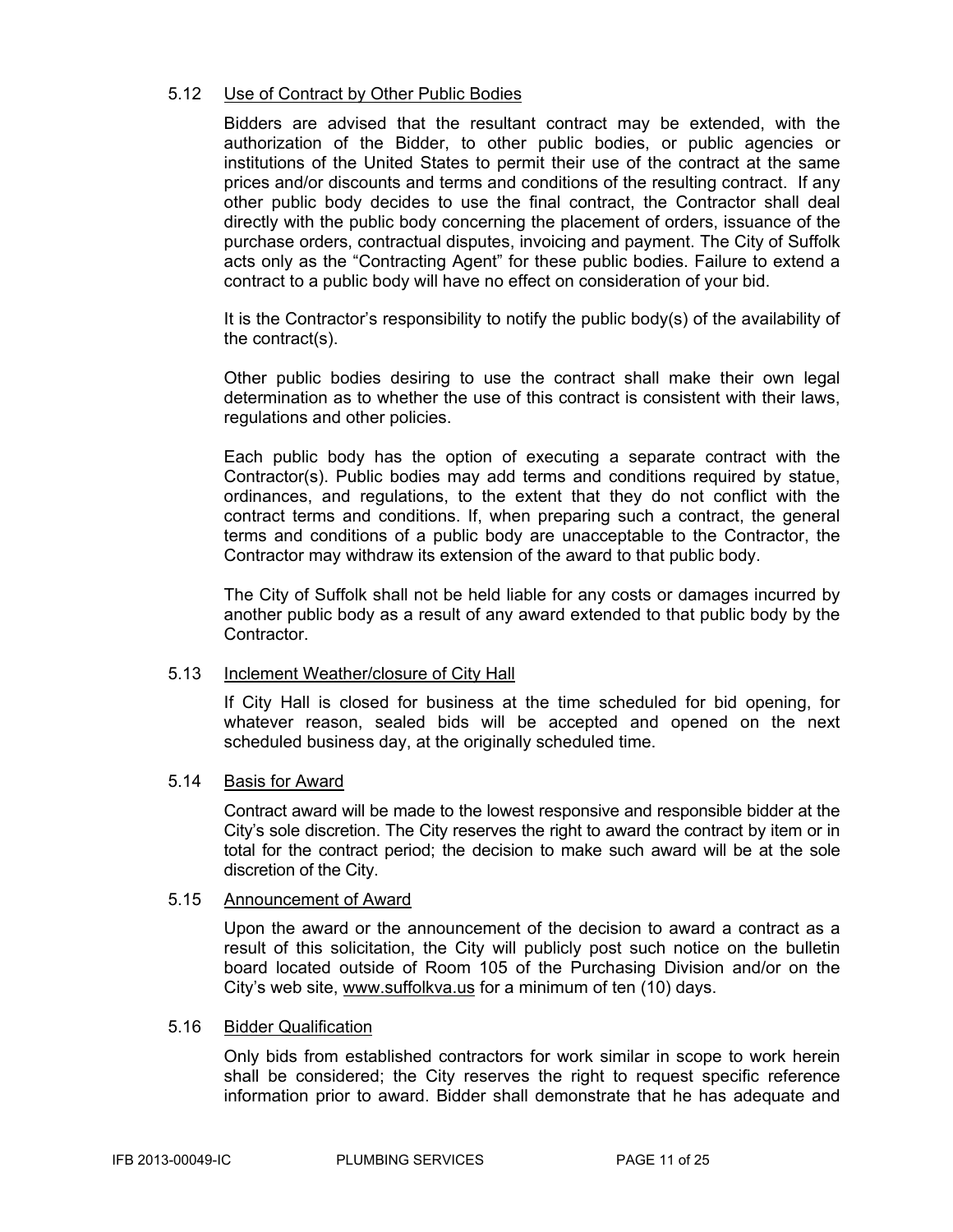appropriate manpower, tools and equipment to respond and perform in accordance with the provisions herein.

The City may, at its option, disqualify a bidder and reject his bid for cause. Reasons deemed to be sufficient for this action shall include, but not be limited to, the following:

- **Evidence of collusion among bidders.**
- Receipt of more than one bid on any project from an individual, or from a corporation. This restriction does not apply to subcontractors
- Default on any previous contract.
- For unreasonable failure to complete a previous contract within the specified time or for being in arrears on an existing contract without reasonable cause for being in arrears.
- **Inability to perform as revealed by an investigation of the Bidder's** financial statement, experience and/or plant and equipment.

# **6.0 CONTRACT TERMS AND CONDITIONS**

The resulting contract with the successful bidder will be subject to the following terms and conditions:

6.1 Non-Assignment

This contract may not be assigned in whole or in part without the written consent of the Purchasing Agent.

#### 6.2 Non-Appropriation – Availability of Funds

It is understood and agreed between the parties hereto that the City shall be bound and obligated hereunder only to the extent that the funds shall have been appropriated and budgeted for the purpose of this contract. In the event funds are not appropriated and budgeted in any fiscal year for payments due under this contract, the City shall immediately notify contractor of such occurrence and this contract shall terminate on the last day of the fiscal year for which the appropriation was made without penalty or expense to the City of any kind whatsoever.

# 6.3 Conflict of Interest

Contractor shall not accept or receive commissions or other payments from third parties for soliciting, negotiating, procuring, or effecting insurance on behalf of the City.

#### 6.4 Severability

If any part, term, or provision of this agreement, shall be found by the Court to be legally invalid or unenforceable, then such provision or portion thereof, shall be performed in accordance with applicable laws. The invalidity or unenforceability of any provision or portion of any contract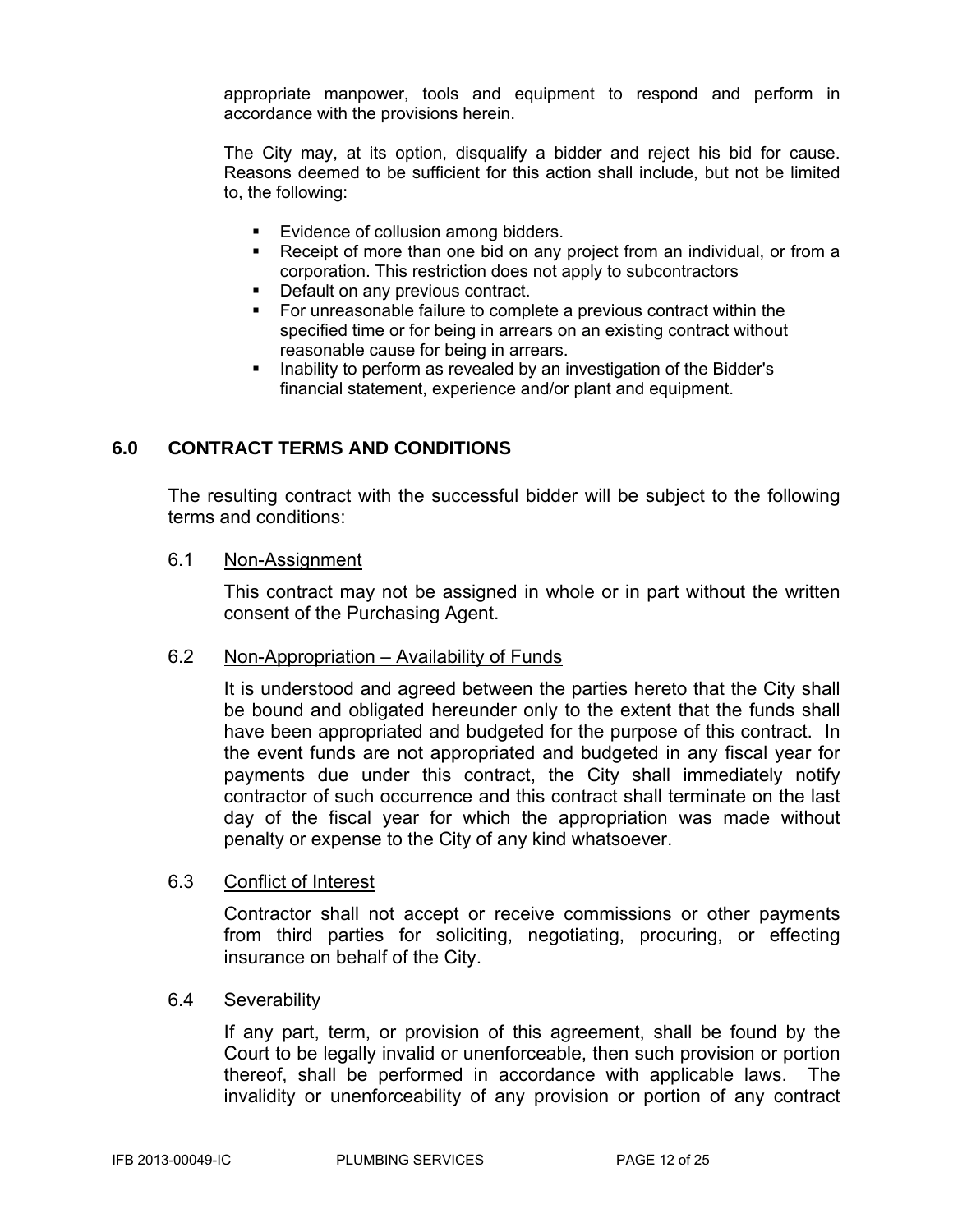document shall not affect the validity of any other provision or portion of the contract document.

# 6.5 Controlling Law

This Agreement is made, entered into, and shall be performed in the City of Suffolk, Virginia, and shall be governed by the applicable laws of the Commonwealth of Virginia without regard to its conflict of law rules.

# 6.6 Venue; Pending/during Litigation

In the event of litigation concerning this Agreement, the parties agree to the exclusive jurisdiction and venue of the Circuit Court of the City of Suffolk, Virginia; however, in the event that the federal court has jurisdiction over the matter, then the parties agree to the exclusive jurisdiction and venue of the U.S. District Court for the Eastern District of Virginia, Norfolk Division.

The Contractor shall not cause a delay in services because of the pending or during litigation proceedings, except with the express, written consent of the City or written instruction/order from the Court.

# 6.7 Hold Harmless Clause

 The Contractor shall, during the term of the contract, defend, indemnify and hold harmless the City of Suffolk from and against any and all losses, damages, claims, fines, penalties, suits and costs, including bodily injury or death of any person(s), or loss or damage to property, as well as fines, assessments and penalties imposed by any authority which may arise out of any violations of law by, and all acts and omissions of the Contractor, the Contractor's agents, employees occurring in connection with the products, completed operations, and other services covered herein.

# 6.8 Insurance

The successful offeror shall procure, maintain, and provide proof of, insurance coverages for injuries to persons and/or property damage as may arise from or in conjunction with, the work performed on behalf of the City by the offeror, his agents, representatives, employees or subcontractors. **Proof of coverage as contained herein shall consist of all policies, endorsements, declaration pages and certificates of insurance and shall be submitted fifteen (15) days prior to the commencement of work and such coverage shall be maintained by the offeror for the duration of the contract period; for occurrence policies. Claims made policies must be in force or that coverage purchased for three (3) years after contract completion date.**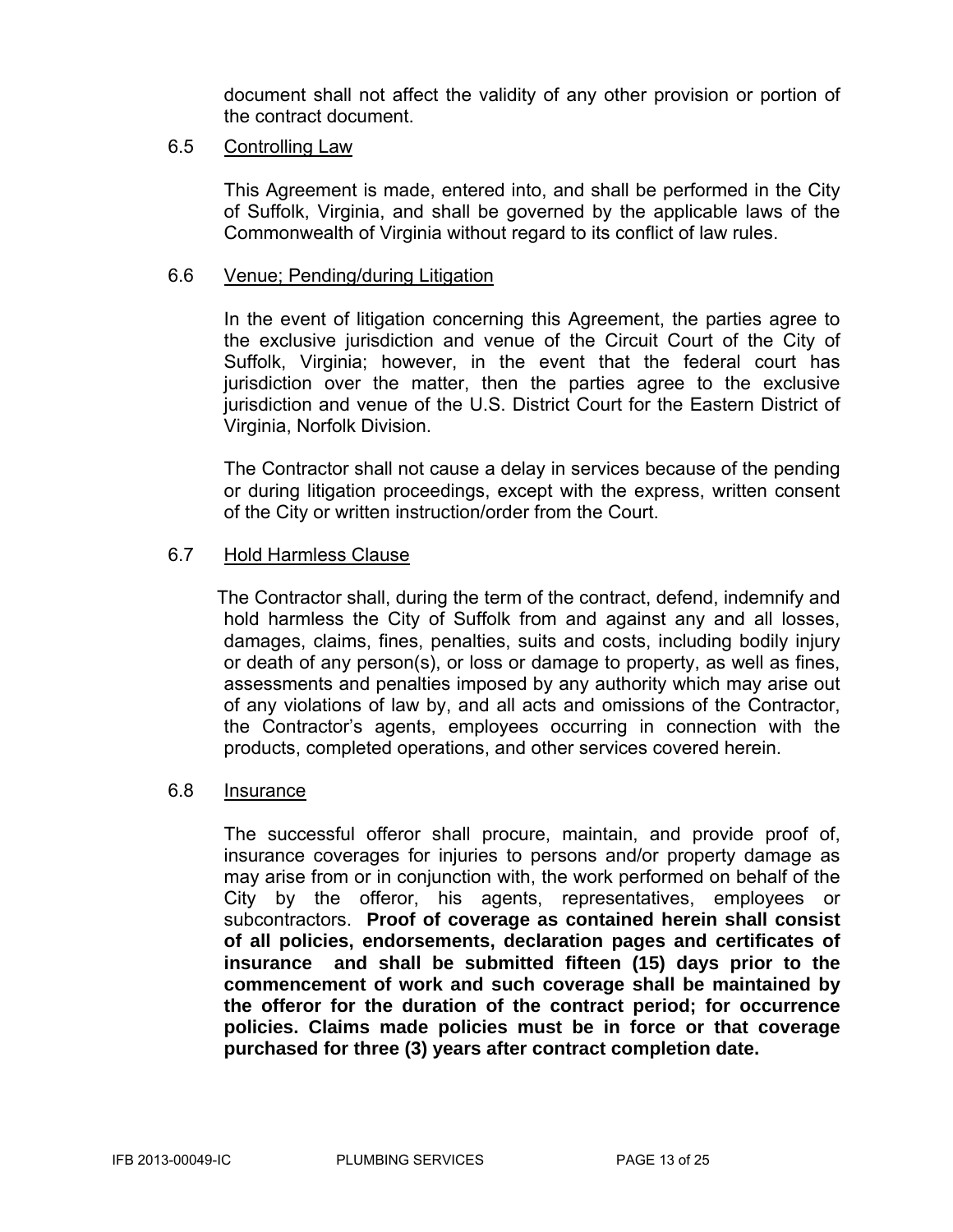a. General Liability: Coverage shall be as broad as: Comprehensive General Liability endorsed to include Broad Form, Commercial General Liability form including Products/Completed Operations.

> Minimum Limits General Liability: \$1,000,000 General Aggregate Limit \$1,000,000 Products & Completed Operations \$1,000,000 Personal and Advertising Injury \$1,000,000 Each Occurrence Limit \$ 50,000 Fire Damage Limit \$ 5,000 Medical Expense Limit

b. Automobile Liability: Coverage sufficient to cover all vehicles owned, used, or hired by the CONTRACTOR, his agents, representatives, employees or subcontractors.

> Minimum Limits Automobile Liability: \$1,000,000 Combined Single Limit \$1,000,000 Each Occurrence Limit \$ 5,000 Medical Expense Limit

- c. Workers' Compensation: Limits as required by the Workers' Compensation Act of Virginia. Employer's Liability: \$1,000,000.
- d. Coverage Provisions
	- 1. All deductibles or self-insured retention shall appear on the declaration pages, endorsements, and/or policies provided.
	- 2. The City of Suffolk, its officers/officials, employees, agents and volunteers shall be added as "additional insured" as their interests may appear. A copy of all endorsements, declaration pages and policies that address additional insured shall be provided. This provision does not apply to Professional Liability or Workers' Compensation/Employers' Liability.
	- 3. The offeror's insurance shall be primary over any applicable insurance or self-insurance maintained by the City.
	- 4. The insurer shall provide 30 days written notice to the City before any cancellation, suspension, or void of coverage in whole or part, where such provision is reasonable.
	- 5. All coverage for subcontractors of the offeror shall be subject to all of the requirements stated herein.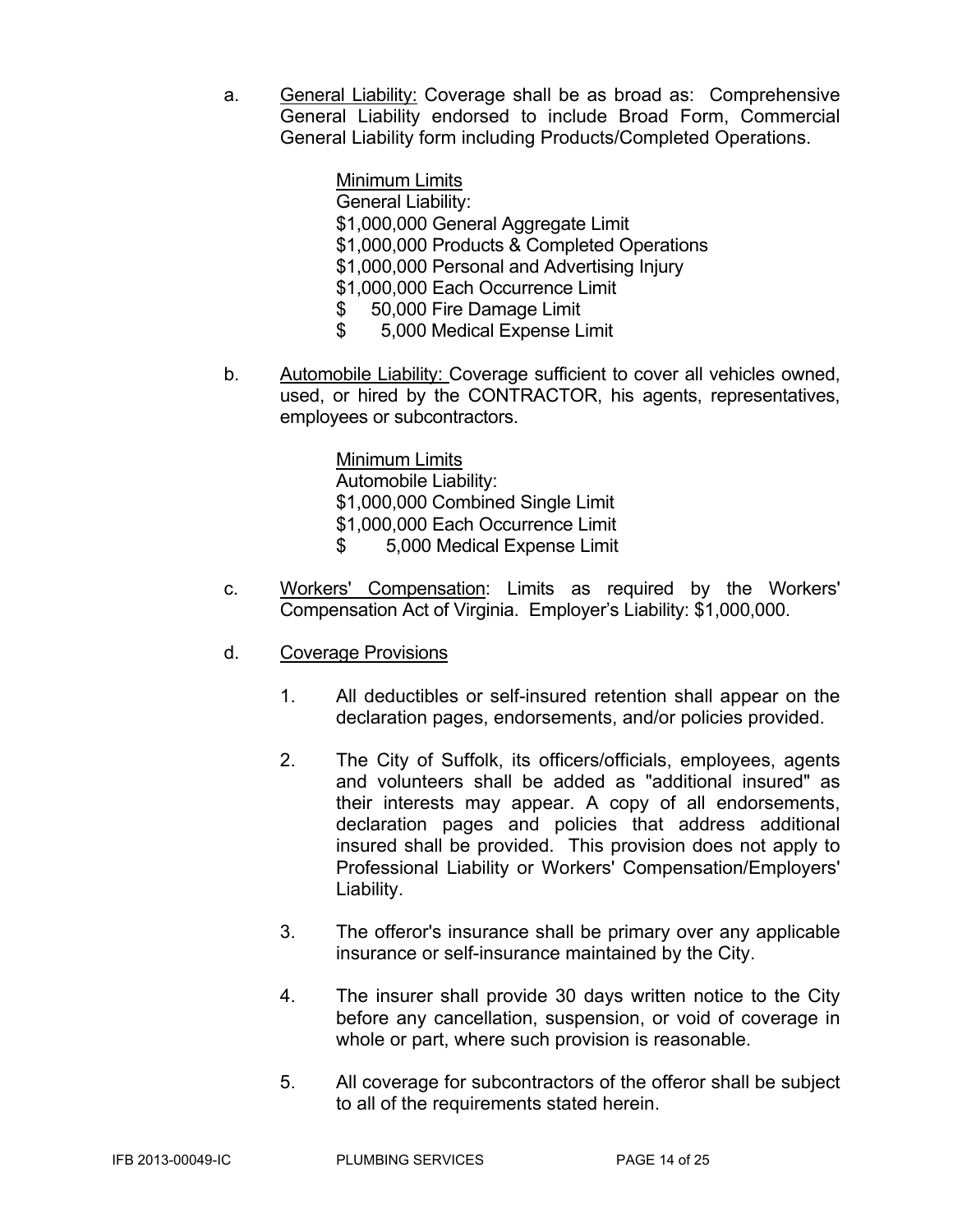- 6. All deductibles or self-insured retention shall appear on the declaration page(s), endorsement(s) and/or policies and shall be subject to approval by the City. At the option of the City, either; the insurer shall reduce or eliminate such deductible or self-insured retention; or the offeror shall be required to procure a bond guaranteeing payment of losses and related claims expenses.
- 7. Failure to comply with any reporting provisions of the policy(s) shall not affect coverage provided the City, its' officers/officials, agents, employees and volunteers.
- 8. The insurer shall agree to waive all rights of subrogation against the City, its' officers/officials, agents, employees or volunteers for any act, omission or condition of premises which the parties may be held liable by reason of negligence.
- 9. The offeror shall furnish the City with all certificates of insurance, endorsements, declaration pages, and policies affecting coverage. All documents are to be signed by a person authorized by the insurance company(s) to bind coverage on its' behalf, if executed by a broker, notarized copy of authorization to bind, or certify coverage must be attached.
- 10. All insurance shall be placed with insurers maintaining an A.M. Best rating of no less than an A: VII. If A.M. Best rating is less than A: VII, approval must be received from City's Risk Management Director.

All coverage designated herein shall be as broad as the Insurance Services Office (ISO) forms filed for use with the Commonwealth of Virginia.

# 6.9 License Requirement

All firms doing business in the City of Suffolk are required to be licensed in accordance with the City of Suffolk business license ordinance.

Wholesale and retail merchants without a business location in the City of Suffolk are exempt from this requirement. Any questions concerning business licenses should be directed to the Commissioner of the Revenue's Office, telephone (757) 514-4260.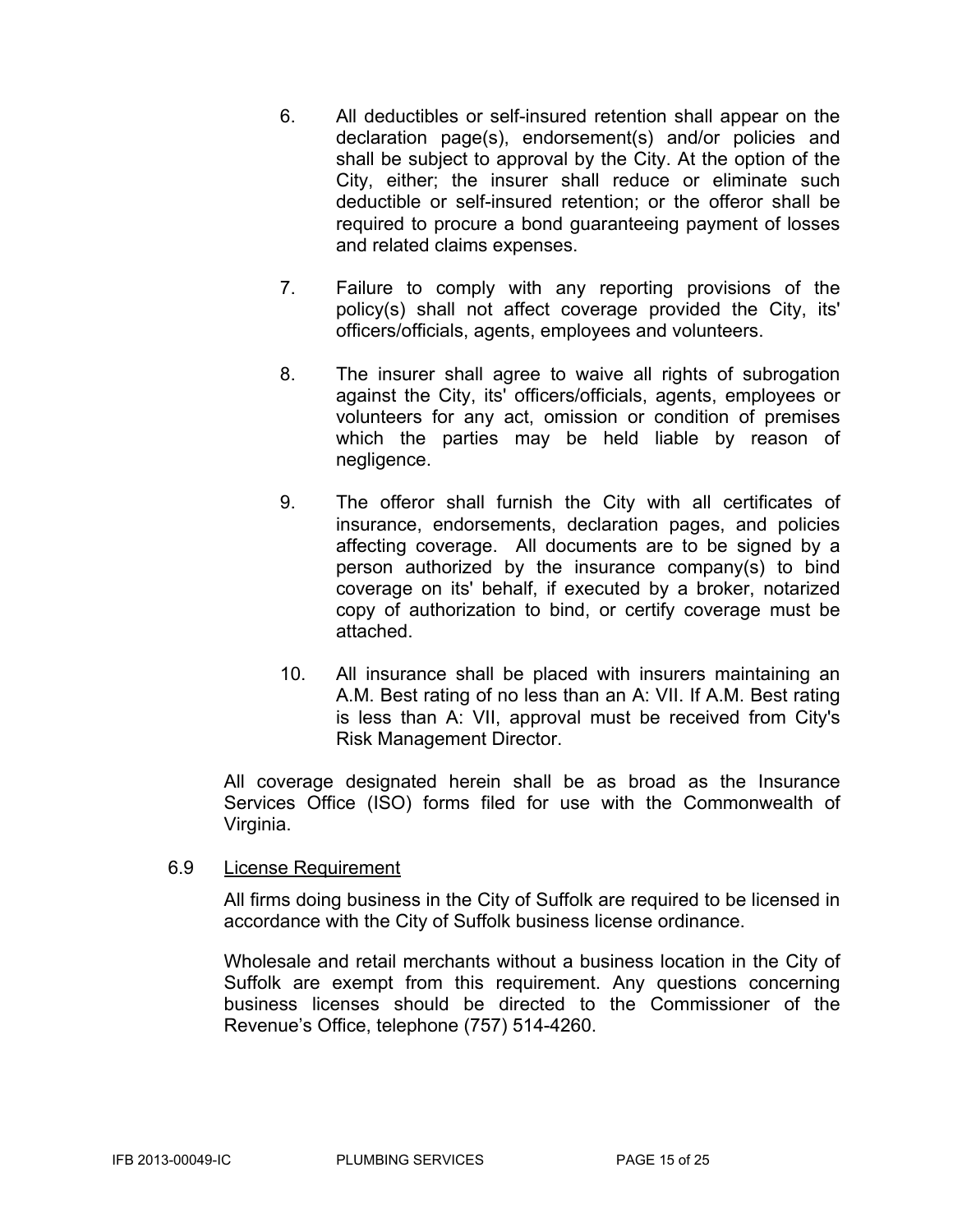# 6.10 Anti-Discrimination

 By submitting their bids, bidders certify to the City that they will conform to the provisions of the Federal Civil Rights Act of 1964, as amended, as well as the Virginia Fair Employment Contracting Act of 1975, as amended, where applicable, the Virginians with Disabilities Act, the Americans with Disabilities Act and 2.2-4311 of the Virginia Public Procurement Act (VPPA). If the award is made to a faith-based organization, the organization shall not discriminate against any recipient of goods, services, or disbursements made pursuant to the contract on the basis of the recipient's religion, religious belief, refusal to participate in a religious practice, or on the basis of race, age, color, gender or national origin and shall be subject to the same rules as other organizations that contract with public bodies to account for the use of the funds provided; however, if the faith-based organization segregates public funds into separate accounts, only the accounts and programs funded with public funds shall be subject to audit by the public body. (Code of Virginia 2.2.4343.1E).

In every contract over \$10,000 shall include the following provisions:

- 1. During the performance of this contract, the contractor agrees as follows:
	- a. The contractor will not discriminate against any employee or applicant for employment because of race, religion, color, sex, national origin, age, disability, service disabled veterans or any other basis prohibited by state law relating to discrimination in employment, except where there is a bona fide occupational qualification reasonably necessary to the normal operation of the contractor. The contractor agrees to post in conspicuous places, available to employees and applicants for employment, notices setting forth the provisions of this nondiscrimination clause.
	- b. The contractor, in all solicitations or advertisements for employees placed by or on behalf of the contractor, will state that such contractor is an equal opportunity employer.
	- c. Notices, advertisements and solicitations placed in accordance with federal law, rule or regulation shall be deemed sufficient for the purpose of meeting these requirements.
- 2. The contractor will include the provisions of No. 1 above in every subcontract or purchase order over \$10,000, so that the provisions will be binding upon each subcontractor or vendor.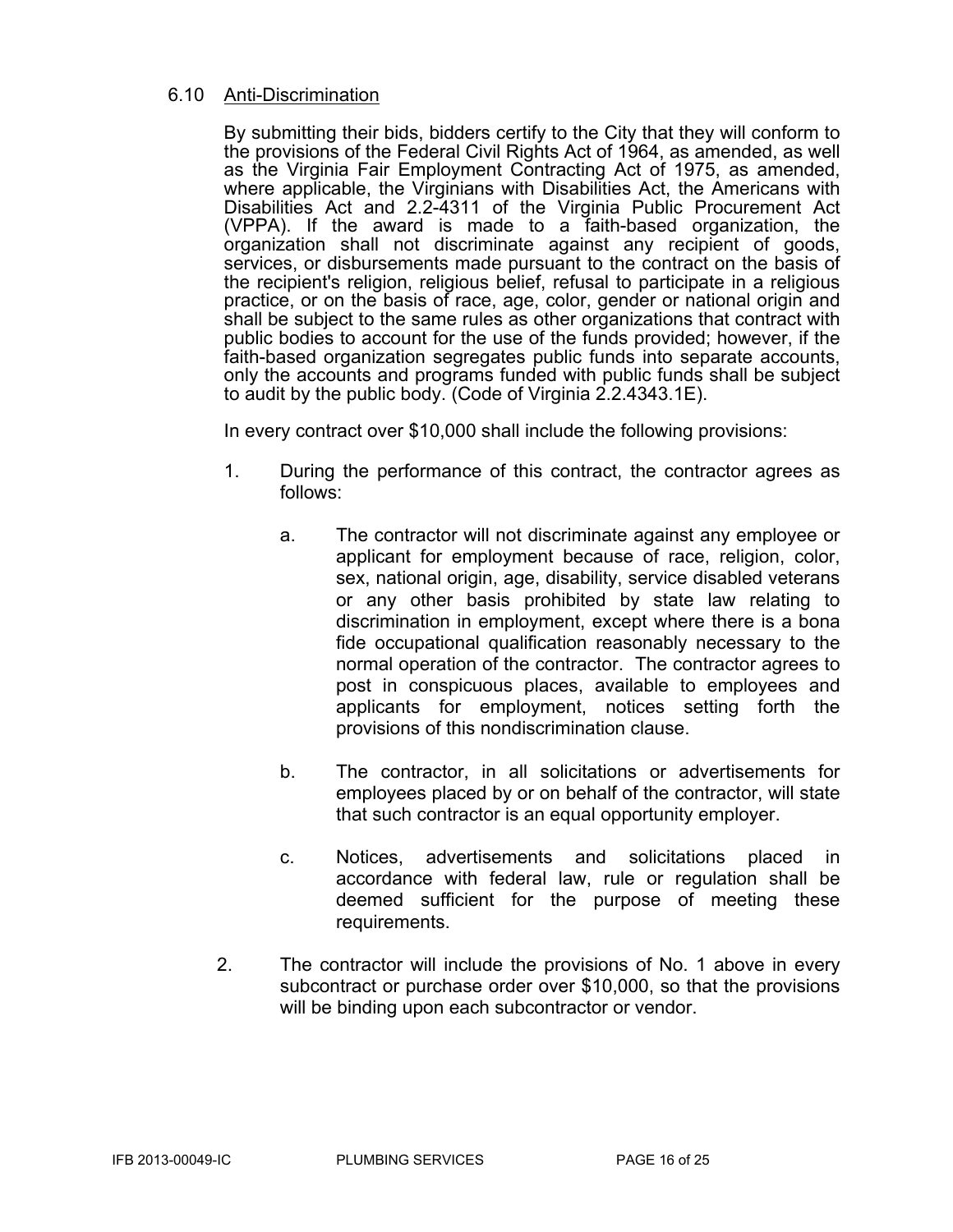# 6.11 Drug-free Workplace

During the performance of this contract, the contractor agrees to (i) provide a drug-free workplace for the contractor's employees; (ii) post in conspicuous places, available to employees and applicants for employment, a statement notifying employees that the unlawful manufacture, sale, distribution, dispensation, possession, or use of a controlled substance or marijuana is prohibited in the contractor's workplace and specifying the actions that will be taken against employees for violations of such prohibition; (iii) state in all solicitations or advertisements for employees placed by or behalf of the contractor that the contractor maintains a drugfree workplace; and (iv) include the provisions of the foregoing clauses in every subcontract or purchase order of over \$10,000, so that the provisions will be binding upon each subcontractor or vendor.

For the purpose of this section, "drug-free workplace" means a site for the performance of work done in connection with a specific contract awarded to a contractor in accordance with this chapter, the employees of whom are prohibited from engaging in the unlawful manufacture, sale, distribution, dispensation, possession, or use of a controlled substance or marijuana during the performance of the contract.

# 6.12 Responsibility of Contractor

The Contractor shall, without additional costs or fee to the City, correct or revise any errors or deficiencies in his performance. Neither the City's review, approval or acceptance of, nor payment for any of the services required under this Agreement shall be deemed a waiver of rights by the City, and the Contractor shall remain liable to the City for all costs which are incurred by the City as a result of the Contractor's negligent performance of any of the services furnished under this Agreement.

# 6.13 Payments to Subcontractors

Within seven (7) days after receipt of monies paid by the City for work performed by a subcontractor under this contractor, the contractor shall either:

- a. Pay the subcontractor for the proportionate share of the total payment received from the City attributable to the work performed by the subcontractor under this contract; or
- b. Notify the City and subcontractor, in writing, of his intention to withhold all or a part of the subcontractor's payment and the reason for non-payment.

The contractor shall pay interest to the subcontractor on all amounts owed that remain unpaid beyond the seven (7) day period except for amounts withheld as allowed in item **b** above.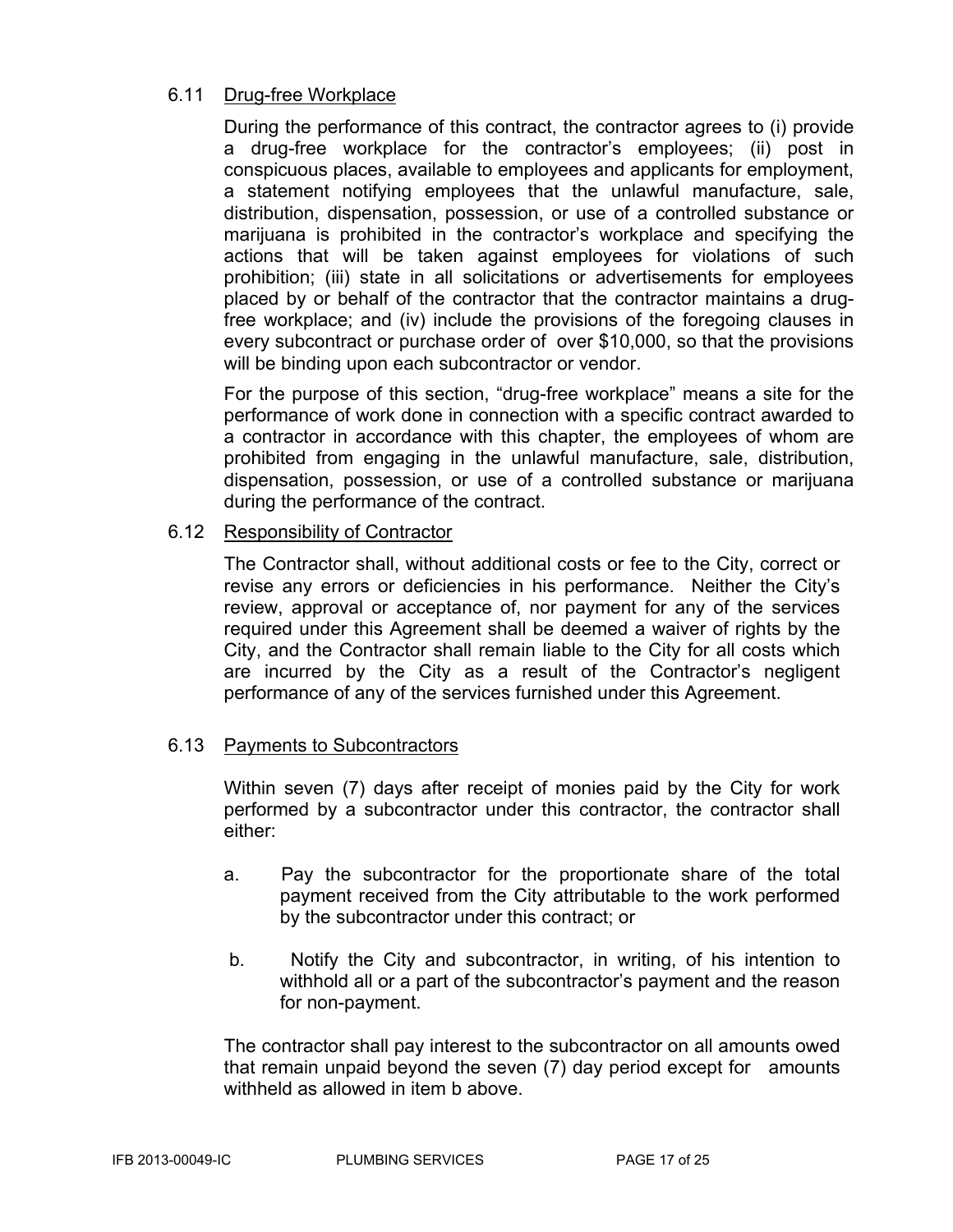# 6.14 Changes and Additions

It shall be the responsibility of the Contractor to notify the City, in writing, of any necessary modifications or additions in the Scope of this Agreement. Compensation for changes or additions in the Scope of this Agreement will be negotiated and approved by the City, in writing.

It is understood and agreed to by both the City and the Contractor that such modifications or additions to this Agreement shall be made only by the full execution of the City's standard Agreement change order form. Furthermore, it is understood and agreed by both parties that any work done by the Contractor on such modification or addition to this Agreement prior to the City's execution of its standard Agreement change order form shall be at the total risk of the Contractor and said work may not be compensated by the City.

# 6.15 Termination with Cause/Default/Cancellation

In the event that contractor shall for any reason or through any cause be in default of the terms of this Contract, the City may give contractor written notice of such default by certified mail/return receipt requested at the address set forth in Contractor's Bid/Proposal or as provided in this contract.

Unless otherwise provided, contractor shall have ten (10) days from the date such notice is mailed in which to cure the default. Upon failure of contractor to cure the default, the City may immediately cancel and terminate this contract as of the mailing date of the default notice.

Upon termination, contractor shall withdraw its personnel and equipment, cease performance of any further work under the contract, and turn over to the City any work in process for which payment has been made.

In the event of violations of law, safety or health standards and regulations, this contract may be immediately cancelled and terminated by the City and provisions herein with respect to opportunity to cure default shall not be applicable.

#### 6.16 Termination without Cause

The City may at any time, and for any reason, terminate this Contract by written notice to contractor specifying the termination date, which shall be not less than thirty (30) days from the date such notice is mailed.

Notice shall be given to contractor by certified mail/return receipt requested at the address set forth in contractor's Bid or as provided in this Contract.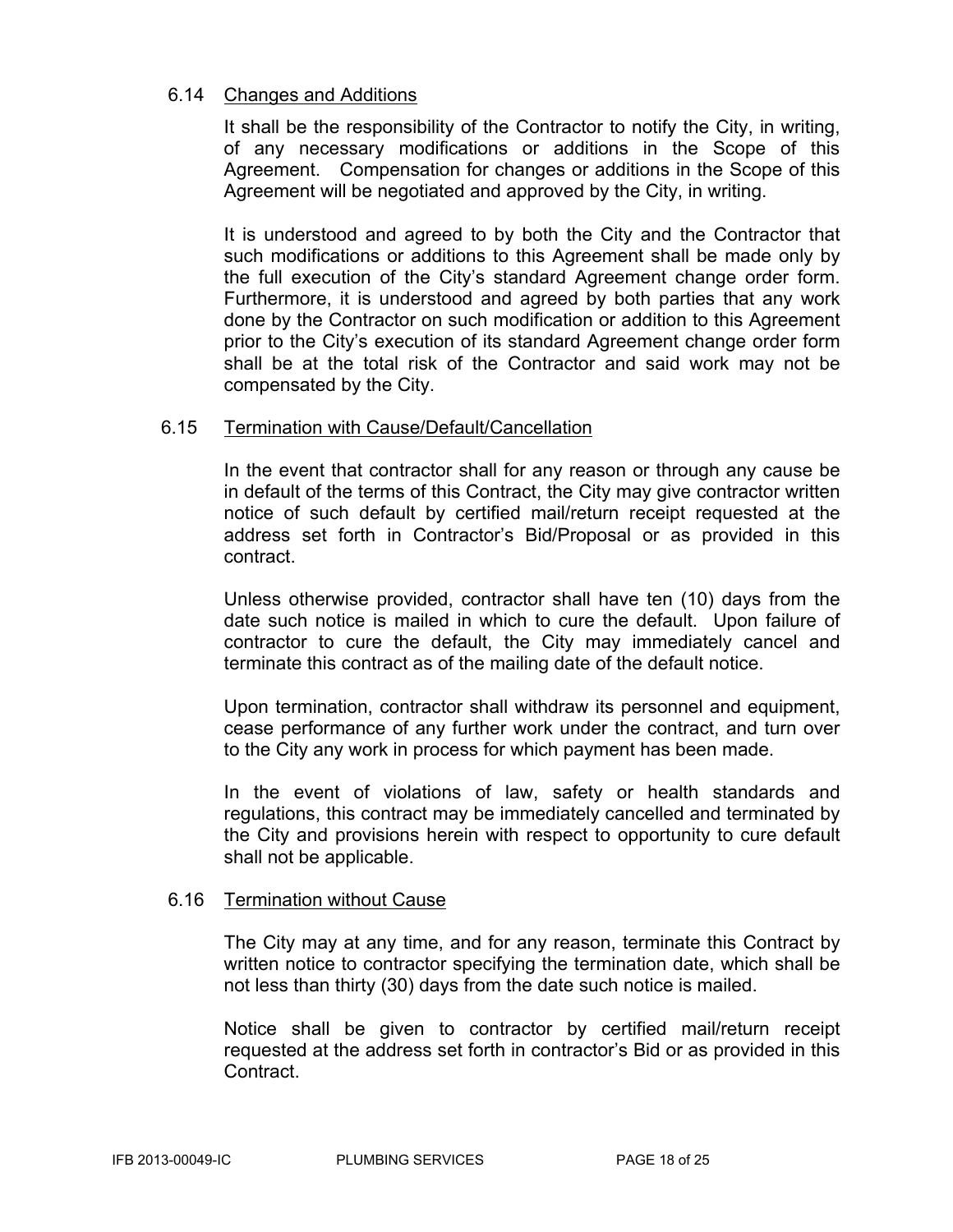In the event of such termination, contractor shall be paid such amount as shall compensate contractor for the work satisfactorily completed, and accepted by the City, at the time of termination.

If the City terminates this Contract, contractor shall withdraw its personnel and equipment, cease performance of any further work under this Contract, and turn over to the City any work completed or in process for which payment has been made.

# 6.17 Method of Payment

Contractor shall submit invoices in duplicate for each delivery, such statement to include detailed breakdown of all charges, and shall be based on completion of tasks or deliverables.

Invoices shall be submitted to using departments.

Upon acceptance of work, the City will render payment within forty-five (45) days of receipt of invoice. Interest shall accrue at the rate of one percent per month. Unless otherwise provided under the terms of this CONTRACT, interest for late payments shall not exceed one percent (1%) per month.

Individual contractors shall provide their social security numbers, and proprietorships, partnerships, and corporations shall provide their federal employer identification number on the pricing form.

# 6.18 Compliance with Federal Immigration Law

Contractor does not, and shall not during the performance of the contract for goods and services in the Commonwealth of Virginia knowingly employ an unauthorized alien as defined in the Federal Immigration Reform and Control Act of 1986.

# 6.19 Compliance with State Law, Foreign and Domestic Business authorized to Transact Business in the Commonwealth (VPPA §2.2 – 4311.2)

A bidder or offeror organized or authorized to transact business in the Commonwealth pursuant to Title 13.1 or Title 50 is to include in its bid or proposal the identification number issued to it by the State Corporation Commission. Any bidder or offeror that is not required to be authorized to transact business in the Commonwealth as a foreign business entity under Title 13.1 or Title 50 or as otherwise required by law shall include in its bid or proposal a statement describing why the bidder or offeror is not required to be so authorized. A public body may void any contract with a business if the business fails to remain in compliance with the provisions of this section.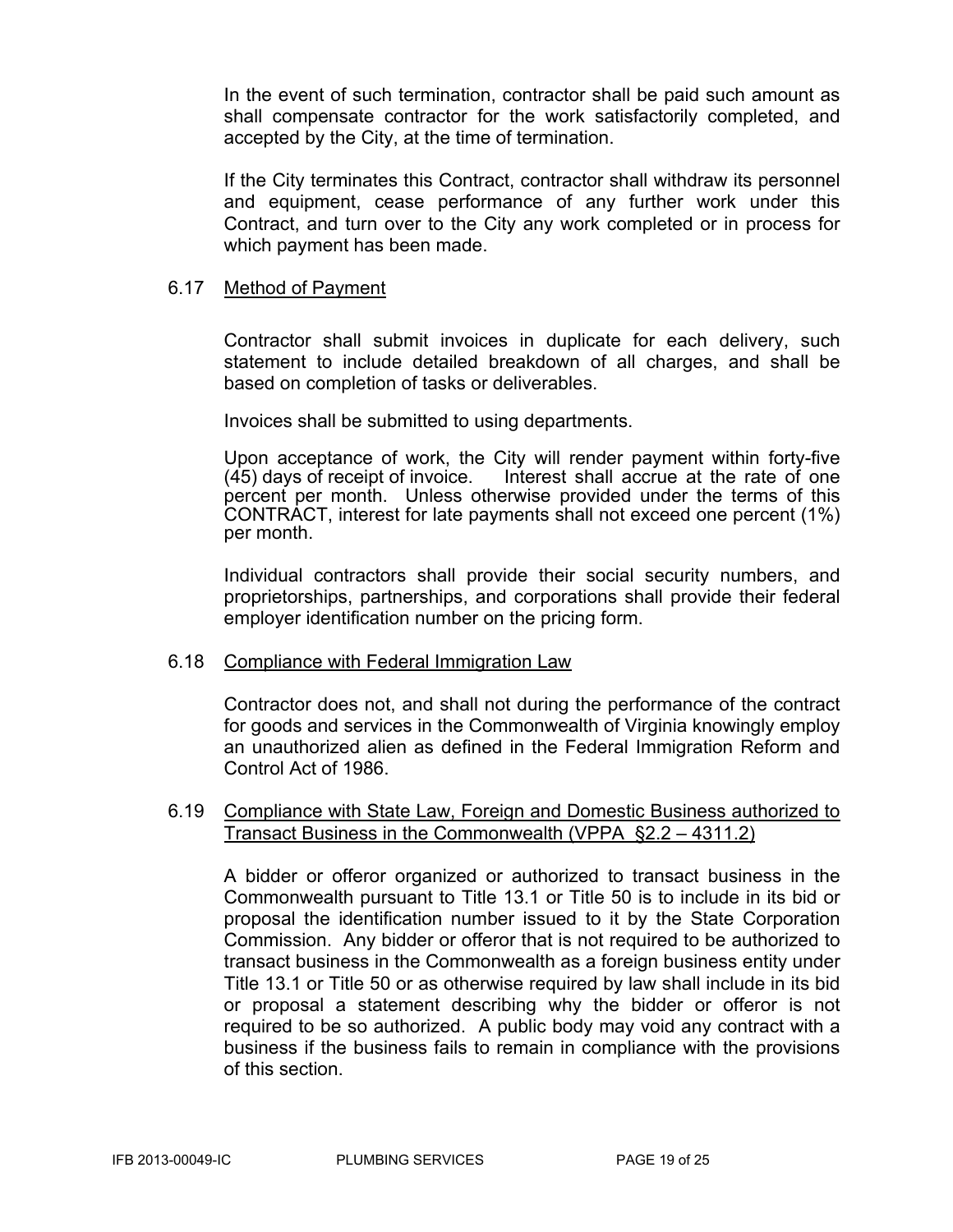# 6.20 Safety

All contractor and subcontractor performing services for the City are required and shall comply with all Occupational Safety and Health Administration (OSHA), State and City Safety and Occupational Health Standards and any other applicable rules and regulations. Also all contractors and subcontractors shall be held responsible for the safety of their employees and any unsafe acts or conditions that may cause injury or damage to any persons or property within and around the work site area under this contract.

# 6.21 Ethics in Public Contracting

By submitting a bid, the bidder certifies that their bid is made without collusion or fraud and that they have not offered or received any kickbacks or inducements from any other bidder, supplier, manufacturer or subcontractor in connection with their bid, and that they have not conferred on any public employee having official responsibility for this procurement transaction any payment, loan subscription, advance, deposit of money, services or anything of more than nominal value, present or promised, unless consideration of substantially equal or greater value was exchanged. (Code of Virginia 2.2-4367)

# 6.22 Debarment Status

By submitting a bid, bidders certify that they are not currently debarred by the Commonwealth of Virginia from submitting bids or proposals on contracts for the type of goods and/or services covered by this solicitation, nor are they an agent of any person or entity that is currently so debarred.

# 1.23 Exemption from Taxes

The City is exempt from State Sales Tax and Federal Excise Tax. Tax Exemption Certificate indicating the City's tax exempt status will be furnished by the City of Suffolk.

# 6.24 Faith-Based Organizations

# **City of Suffolk does not discriminate against faith-based organizations.**

# 6.25 Substitutions

NO substitutions or cancellations permitted after award without written approval by the Purchasing Agent.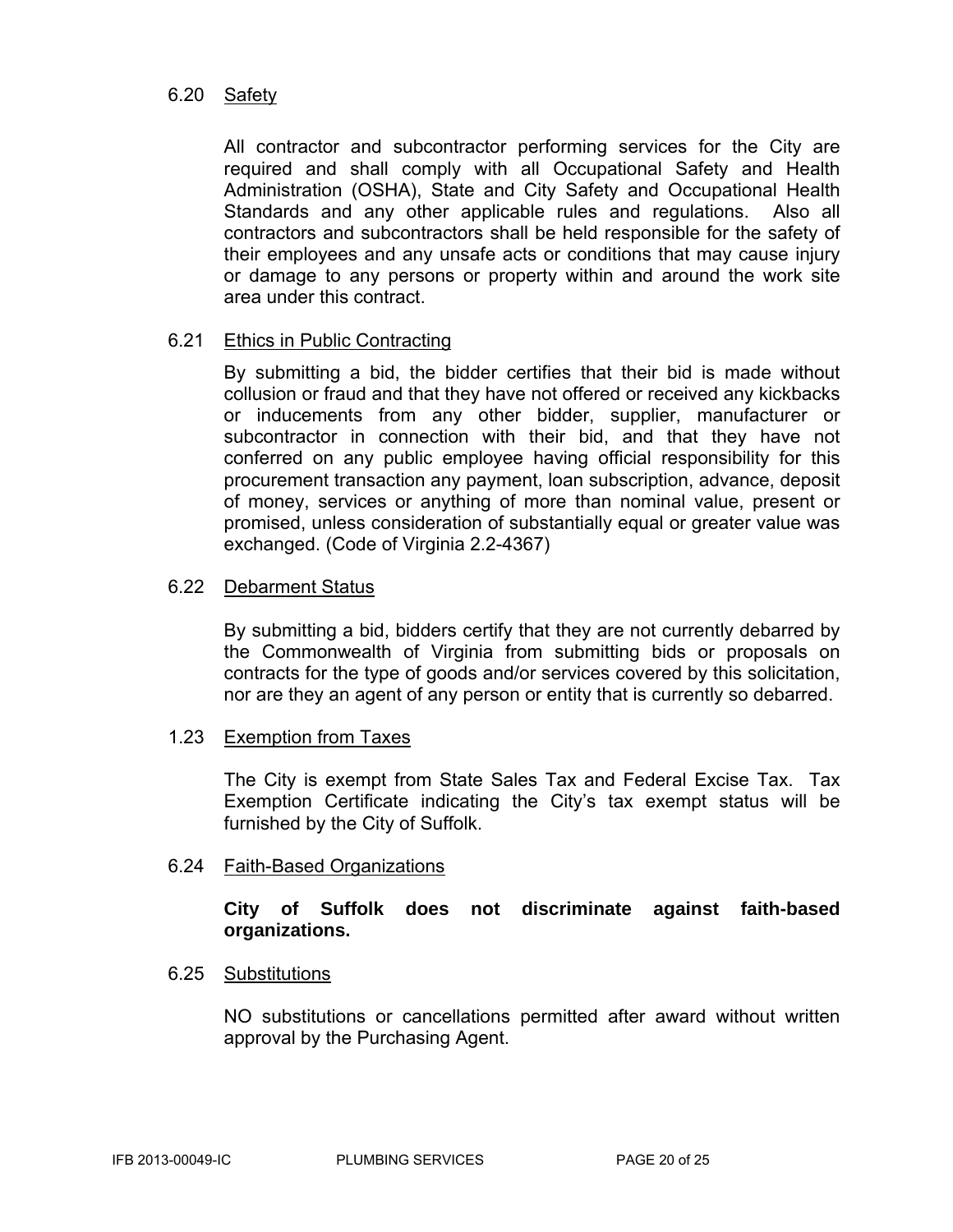# **BID FORM 2013-00049-IC**

Suffolk, VA 23434

**TO:** City of Suffolk, VA **BID:** Plumbing Services Purchasing Division **DUE: December 12, 2012**  441 Market Street **TIME:** 3:00 p.m., Local.

**\_\_\_\_\_\_\_\_\_\_\_\_\_\_\_\_\_\_\_\_\_\_\_\_\_\_(Company)** agrees to furnish all labor, equipment, permits and fees to provide plumbing services on an AS NEEDED BASIS for City of Suffolk owned and/or operated facilities in accordance with specifications and conditions herein.

Quote rates accordingly:

| Licensed Plumber          | /hour x 200 hours = $$$ |  |
|---------------------------|-------------------------|--|
| <b>Plumbers Assistant</b> | /hour x 200 hours = $$$ |  |
|                           | <b>TOTAL:</b>           |  |

Regular hourly rates include work performed between 8 a.m. and 5 p.m. Monday through Friday, excluding holidays. The hourly rate also applies to repairs performed at the Contractor's shop.

LABOR, Overtime Rate: shall be at time and one-half regular rate. (Overtime hourly rates include work performed between 5:01 p.m. and 7:59 a.m. Monday through Friday, anytime on Saturday and Sunday, and on holidays.) **Overtime to be utilized for emergency repair only and must be authorized by the Departments requesting the work.** 

PARTS: Parts shall be billed at the Contractor's cost. The City reserves the right to require proof of Contractor's cost(s).

**EQUIPMENT shall be at a constant hourly rate, regardless of time of usage:** 

| IFB 2013-00049-IC    | <b>PLUMBING SERVICES</b>  | PAGE 21 of 25 |
|----------------------|---------------------------|---------------|
|                      |                           | Cell No.      |
|                      |                           |               |
|                      |                           |               |
| (Other)              | $\frac{1}{2}$<br>per Hour |               |
| <b>Sewer Cleaner</b> | \$<br>per Hour            |               |
| <b>Power Jet</b>     | \$<br>per Hour            |               |
| <b>Truck</b>         | \$<br>per Hour            |               |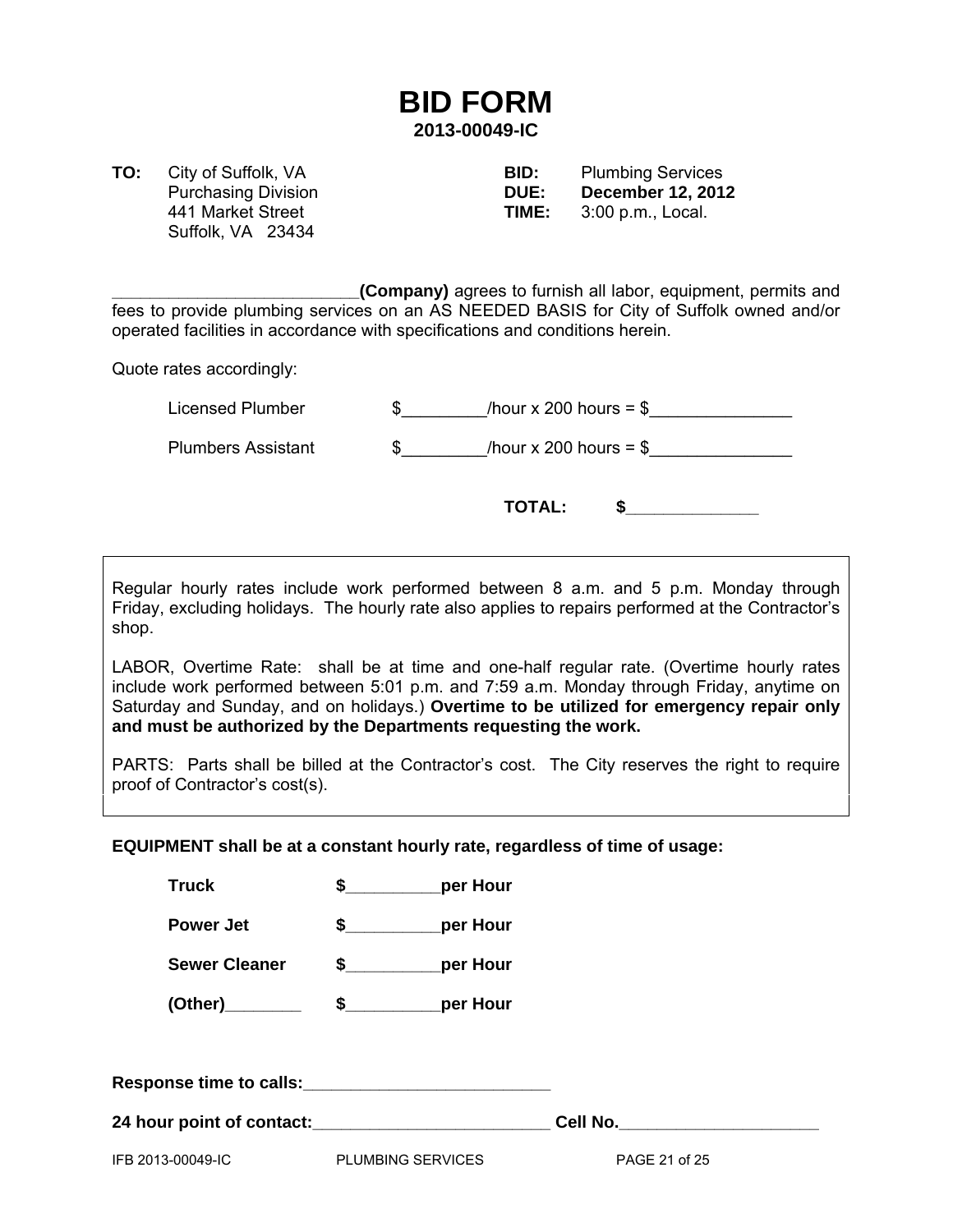*References:* Indicate below a listing of at least three (3) recent references for whom you have provided similar services. Include the date services were furnished and the name, address, and phone number of the person we have your permission to contact.

| <b>Client/Address</b> | <b>Date</b> | <b>Contact Person</b> | Phone No. |
|-----------------------|-------------|-----------------------|-----------|
| 1)                    |             |                       |           |
| 2)                    |             |                       |           |
| 3)                    |             |                       |           |

**Personnel:** List names and licenses for those persons who will provide services for this contract:

|                | <b>Name</b> | <b>Title</b> | License No. |
|----------------|-------------|--------------|-------------|
| $\overline{A}$ |             |              |             |
| $\Omega$<br>∠  |             |              |             |
| יכי<br>ັ       |             |              |             |

**Payment Terms/Discounts\_\_\_\_\_\_\_\_\_\_\_\_\_\_\_\_\_\_\_\_\_\_\_\_\_\_\_\_**(Suffolk's normal payment schedule: items accepted and invoiced by 10th of month will be paid month end. Cash discounts offered for less than thirty (30) days from receipt of proper invoice will not be considered in award.

| <b>Bidder has included Anticollusion Statement with bid.</b>                   | Yes/No (Circle one) |  |
|--------------------------------------------------------------------------------|---------------------|--|
| Bidder has included Insurance Documents with bid.                              | Yes/No (Circle one) |  |
| Bidder has included SCC form and number assigned                               | Yes/No (Circle one) |  |
| I will accept payment by means of the City's Purchasing Card. _______ Yes ____ | No.                 |  |
| I will accept electronic transfer of funds as payment. _______Yes _____No      |                     |  |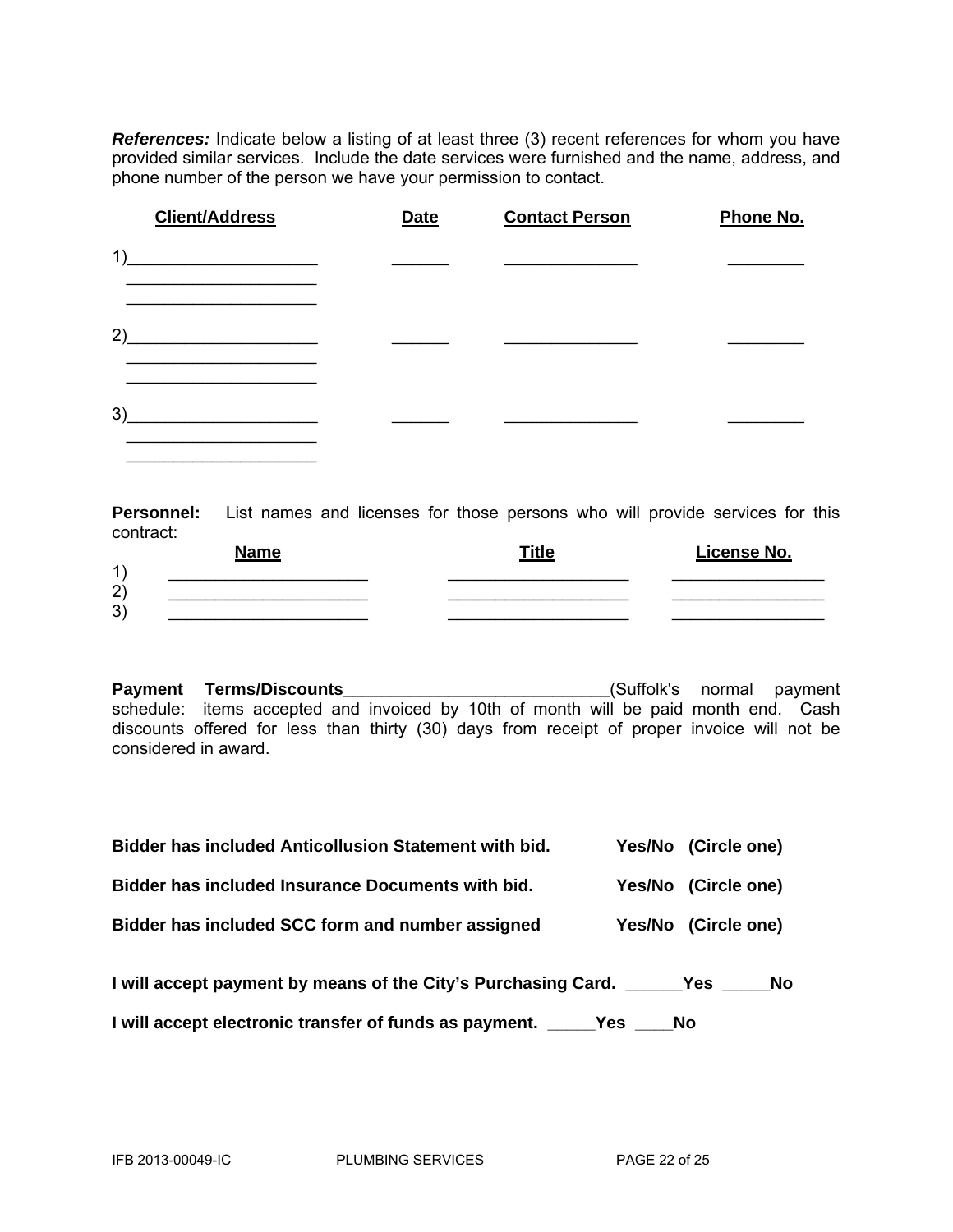| <b>Company Name</b>      |                                 |
|--------------------------|---------------------------------|
| Address                  |                                 |
|                          |                                 |
| Person Quoting           | Title ________________________  |
| Telephone No.            |                                 |
|                          | Cell Phone #___________________ |
| Soc. Security # or FIN # |                                 |

I certify that this bid is made without prior understanding, agreement, or connection with any corporation, firm, or person submitting a bid for the same equipment/materials/ service and is in all respects fair and without collusion or fraud. I understand that collusive bidding is a violation of State and Federal law and can result in fines, prison sentences and civil damage awards. I agree to abide by all conditions of this bid and certify that I am authorized to sign this bid for the bidder.

I certify by my signature below that I have received the documents associated with this bid and understand that the review for completeness of these bid documents and the understanding and comprehension of the bid specifications is solely my responsibility; based on this, by my signature below I waive all rights to further claims against the City of Suffolk that the document were incomplete or not understandable.

I certify that the bidder represented herein is eligible to bid with respect to all applicable sections of State and Local Government Conflict of Interest Act, Code of Virginia, Section 2.1-639.1 et. seq.

**Signature Signature** *Contract Contract Contract Contract Contract Contract Contract Contract Contract Contract Contract Contract Contract Contract Contract Contract Contract Contract Contract Contract Contract Contra*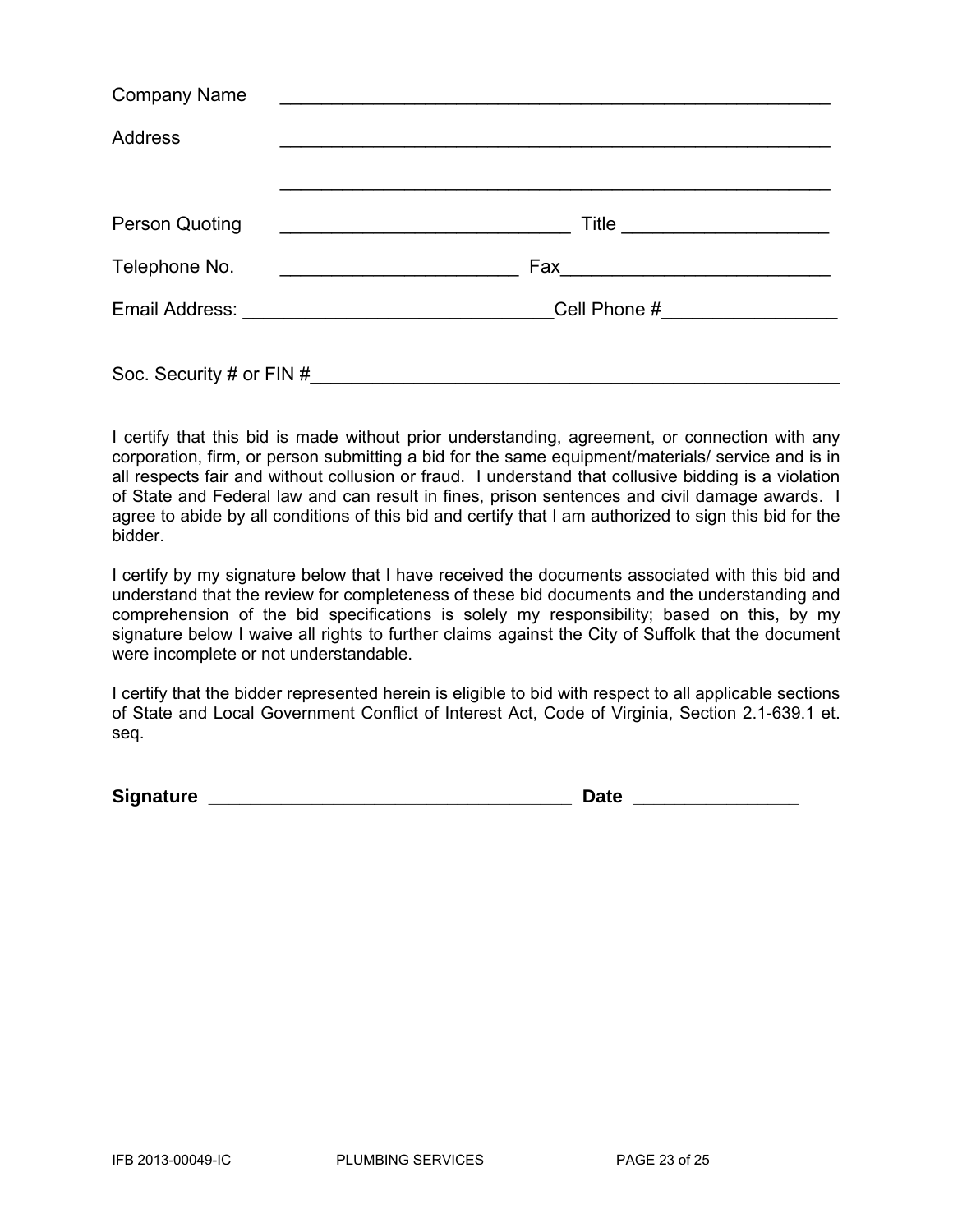# PROOF OF AUTHORITY TO TRANSACT BUSINESS IN VIRGINIA THIS FORM MUST BE SUBMITTED WITH YOUR PROPOSAL/BID, FAILURE TO INCLUDE THIS FORM MAY RESULT IN REJECTION OF YOUR PROPOSAL/BID

Pursuant to Virginia Code §2.2-4311.2 an Offeror/Bidder organized or authorized to transact business in the Commonwealth pursuant to Title 13.1 or Title 50 of the Code of Virginia shall include in its proposal/bid the identification number issued to it by the State Corporation Commission ("SCC"). Any Offeror/Bidder that is not required to be authorized to transact business in the Commonwealth as a foreign business entity under Title 13.1 or Title 50 of the Code of Virginia or as otherwise required by law shall include in its proposal/bid a statement describing why the Offeror/Bidder is not required to be so authorized. Any Offeror/Bidder described herein that fails to provide the required information shall not receive an award unless a waiver of this requirement and the administrative policies and procedures establish to implement this section is granted by the City Manager, as applicable.

If this quote for goods or services is accepted by the City of Suffolk, Virginia the undersigned agrees that the requirements of the Code of Virginia Section §2.2-4311.2 have been met.

Please complete the following by checking the appropriate line that applies and providing the requested information.

A.\_\_\_\_\_\_ Offeror/Bidder is a Virginia business entity organized and authorized to transact business in Virginia by the SCC and such vendor's Identification Number issued to it by the SCC is \_\_\_\_\_\_\_\_\_\_\_\_\_\_\_\_\_\_\_\_\_\_\_\_\_\_\_\_\_\_\_\_.

B. **Combing the Communist Communisty Communisty** B. **Communisty Communisty Communisty Communisty** Communisty Communisty Communisty Communisty Communisty Communisty Communisty Communisty Communisty Communisty Communisty Com business in Virginia by the SCC and such vendor's identification Number issued to it by the SCC is \_\_\_\_\_\_\_\_\_\_\_\_\_\_\_\_\_\_\_\_\_\_.

C. **C.** Offeror/Bidder does not have an Identification Number issued to it by the SCC such vendor is not required to be authorized to transact business in Virginia by the SCC for the following reason(s):

**Please attach additional sheets if you need to explain why such Offeror/Bidder is not required to be authorized to transact business in Virginia.** 

\_\_\_\_\_\_\_\_\_\_\_\_\_\_\_\_\_\_\_\_\_\_\_\_\_\_\_\_\_\_\_\_\_\_\_\_\_\_\_\_\_\_ Legal Name of Company (as listed on W-9)

\_\_\_\_\_\_\_\_\_\_\_\_\_\_\_\_\_\_\_\_\_\_\_\_\_\_\_\_\_\_\_\_\_\_\_\_\_\_\_\_\_\_

\_\_\_\_\_\_\_\_\_\_\_\_\_\_\_\_\_\_\_\_\_\_\_\_\_\_\_\_\_\_\_\_\_\_\_\_\_\_\_\_\_\_

 $\mathcal{L}_\text{max}$  , and the set of the set of the set of the set of the set of the set of the set of the set of the set of the set of the set of the set of the set of the set of the set of the set of the set of the set of the

 $\mathcal{L}_\text{max}$  , and the set of the set of the set of the set of the set of the set of the set of the set of the set of the set of the set of the set of the set of the set of the set of the set of the set of the set of the

Legal Name of Offeror/Bidder

Date

Authorized Signature

Print or Type Name and Title

#### **RETURN THIS PAGE WITH COPIES OF DOCUMENTATION**